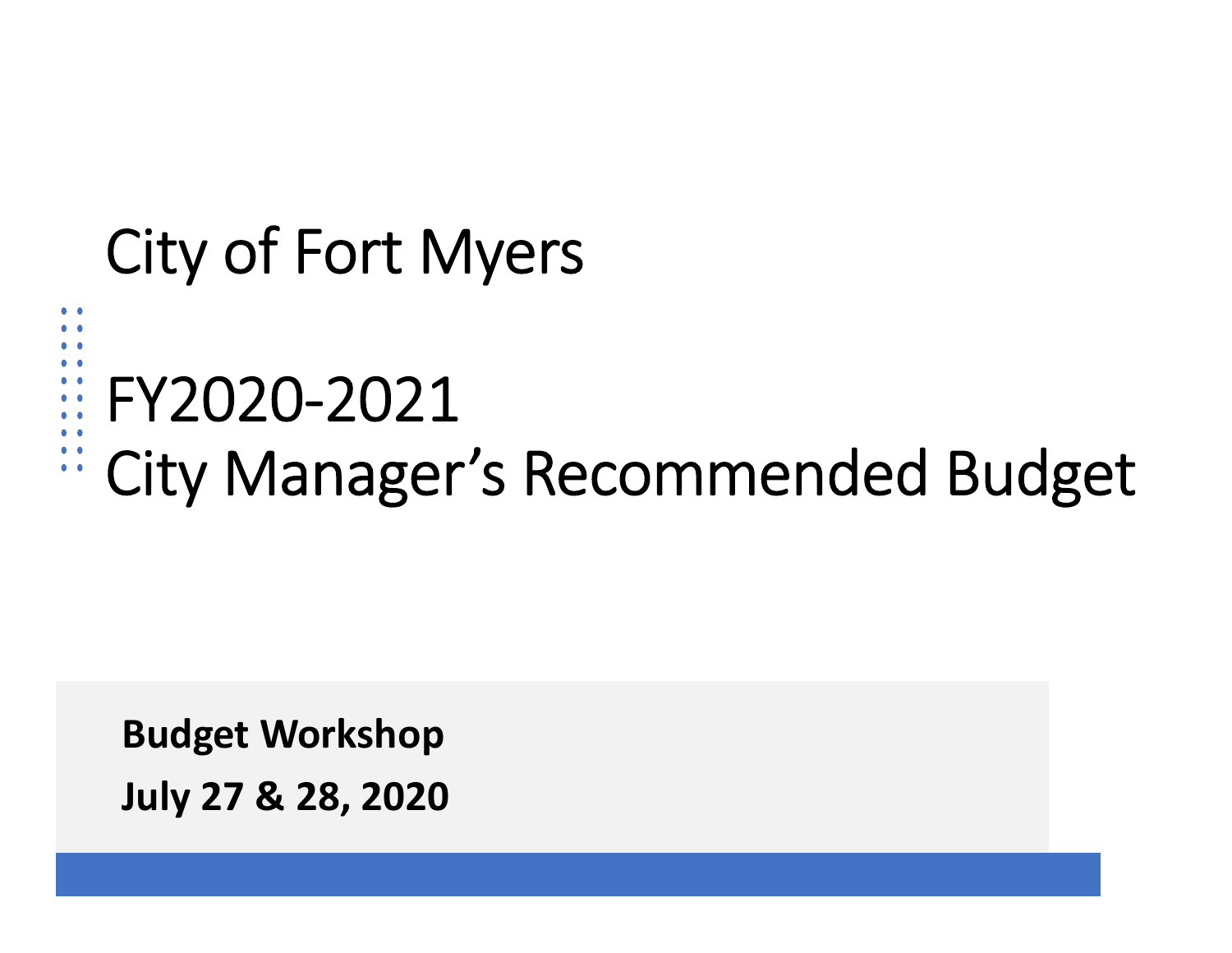Workshop Agenda –Day 1

- Presentations from independent consultants
- Fiscal Year 2020 Financial Impacts from COVID‐19
- Fiscal Year 2021 General Fund Budget
- Presentation of General Fund Long‐Term Model
- Presentation on Workforce Housing Program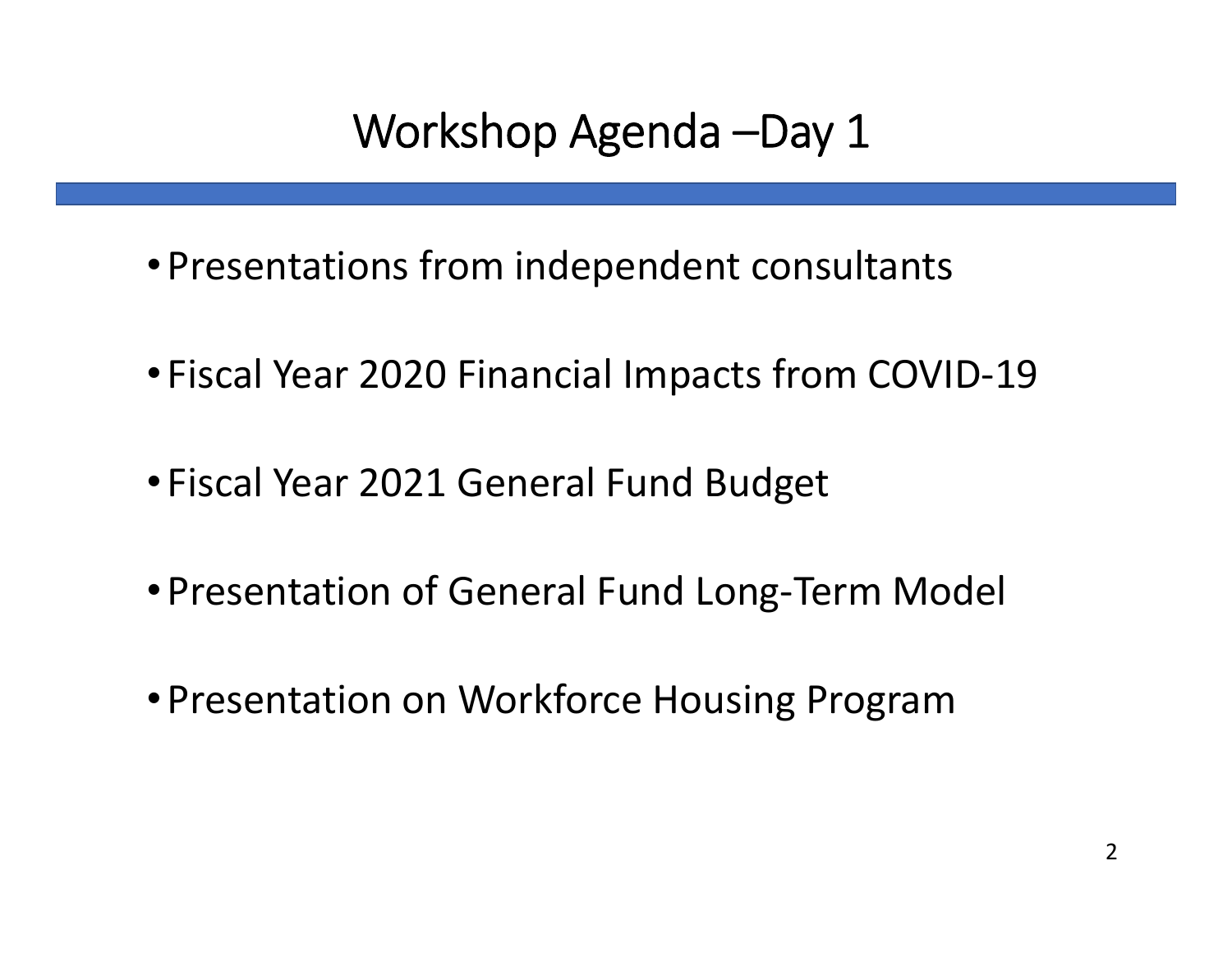## Workshop Agenda –Day 2

- Fiscal Year 2021 Other Major Operating Fund Budgets
- Presentation of the Water & Sewer and Stormwater Revenue Sufficiency Rate Models
- Presentation on Maravilla & Maravaez Annexations
- 5‐Year Capital Improvement Program
- Discussion & Consensus on the Not To Exceed Millage Rate
- Next Steps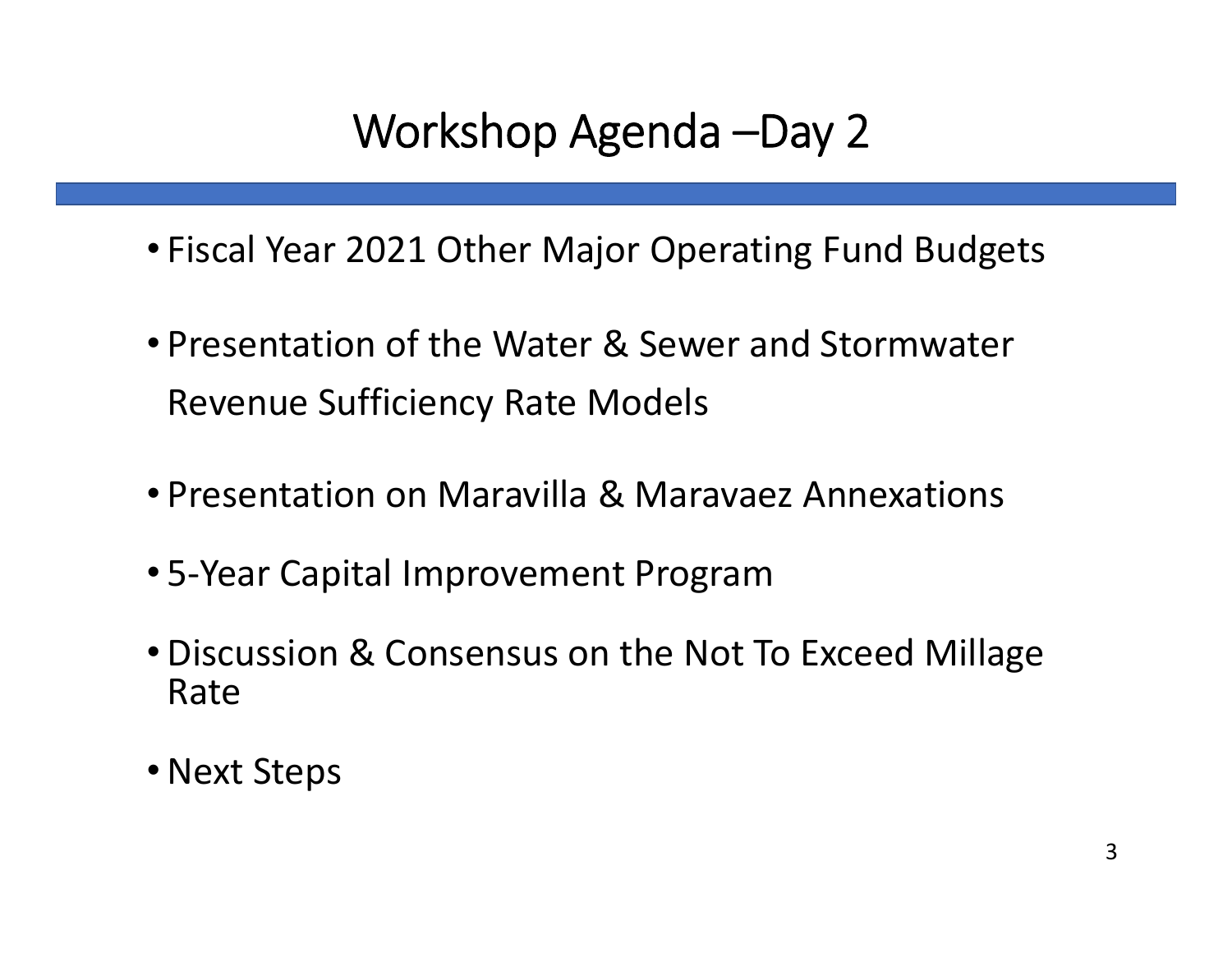#### COVID‐19 – Revenue Loss Areas

- Half‐Cent Sales Tax
- Municipal State Shared Revenue (sales tax and fuel tax)
- Fuel Taxes
- Permit and Plan Review Fees
- Charges for Service ‐ Recreation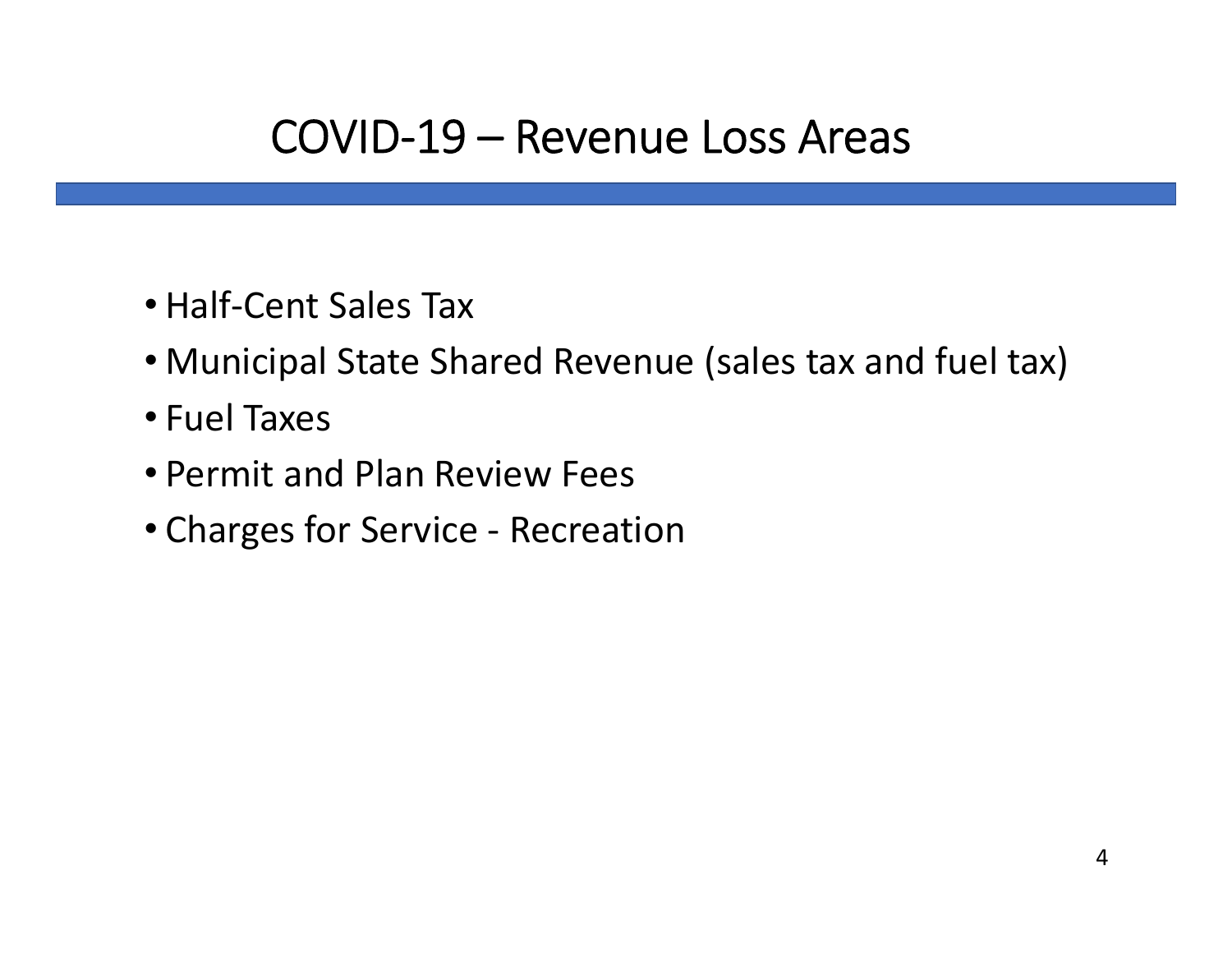#### Half Cent Sales Tax

|       | FY2020 Budget   FY2020 | <b>Estimate</b> | Revenue<br>Under Budget |
|-------|------------------------|-----------------|-------------------------|
| Total | \$7,340,000            | \$6,100,000     | (51, 240, 000)          |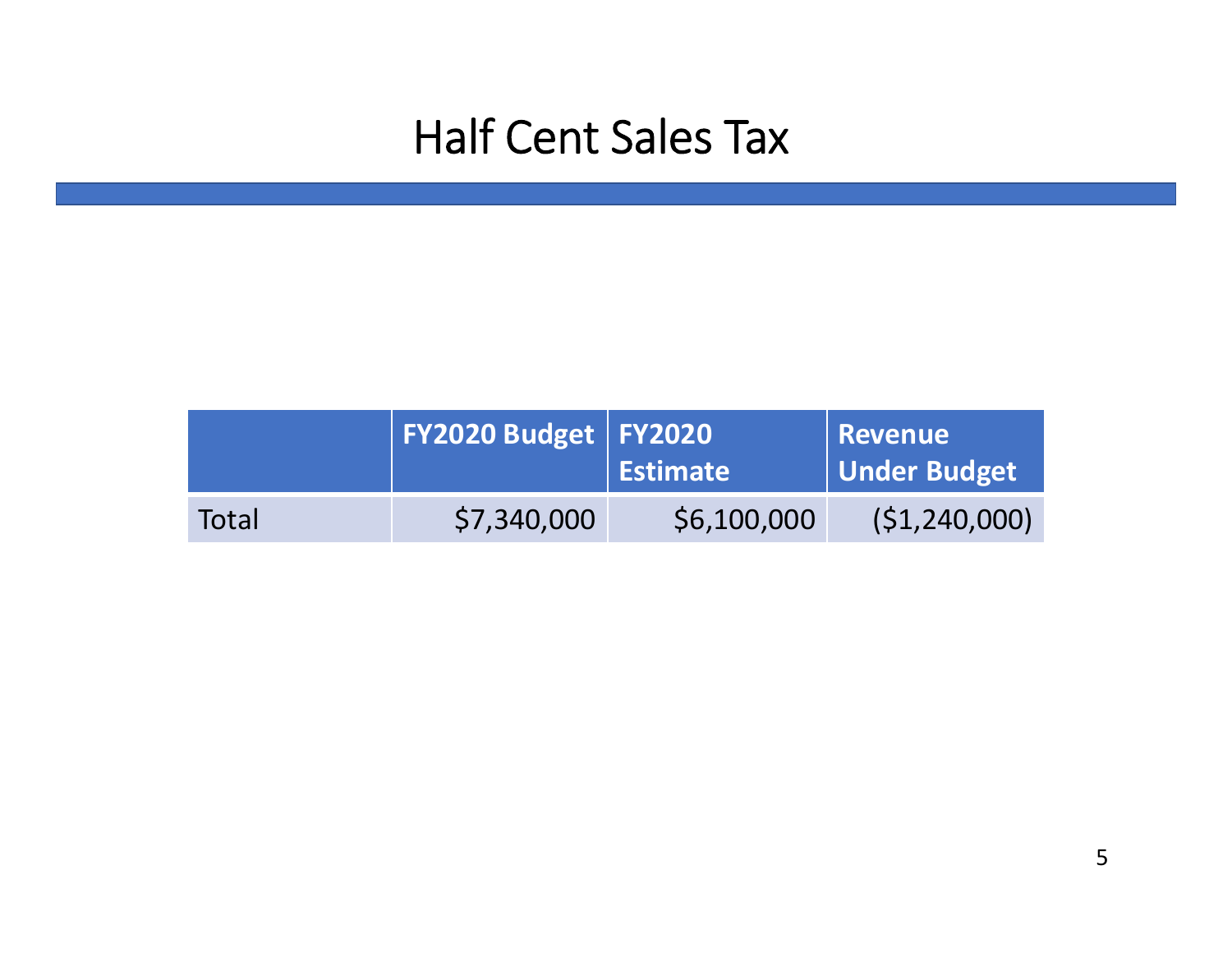#### Municipal State Shared Revenue

|                  | FY2020 Budget | <b>FY2020</b><br><b>Estimate</b> | <b>Revenue</b><br><b>Under Budget</b> |
|------------------|---------------|----------------------------------|---------------------------------------|
| <b>Sales Tax</b> | \$2,400,000   | \$2,002,800                      | (5397, 200)                           |
| <b>Fuel Tax</b>  | \$700,000     | \$586,900                        | ( \$113,100)                          |
| Total            | \$3,100,000   | \$2,589,700                      | ( \$510, 300)                         |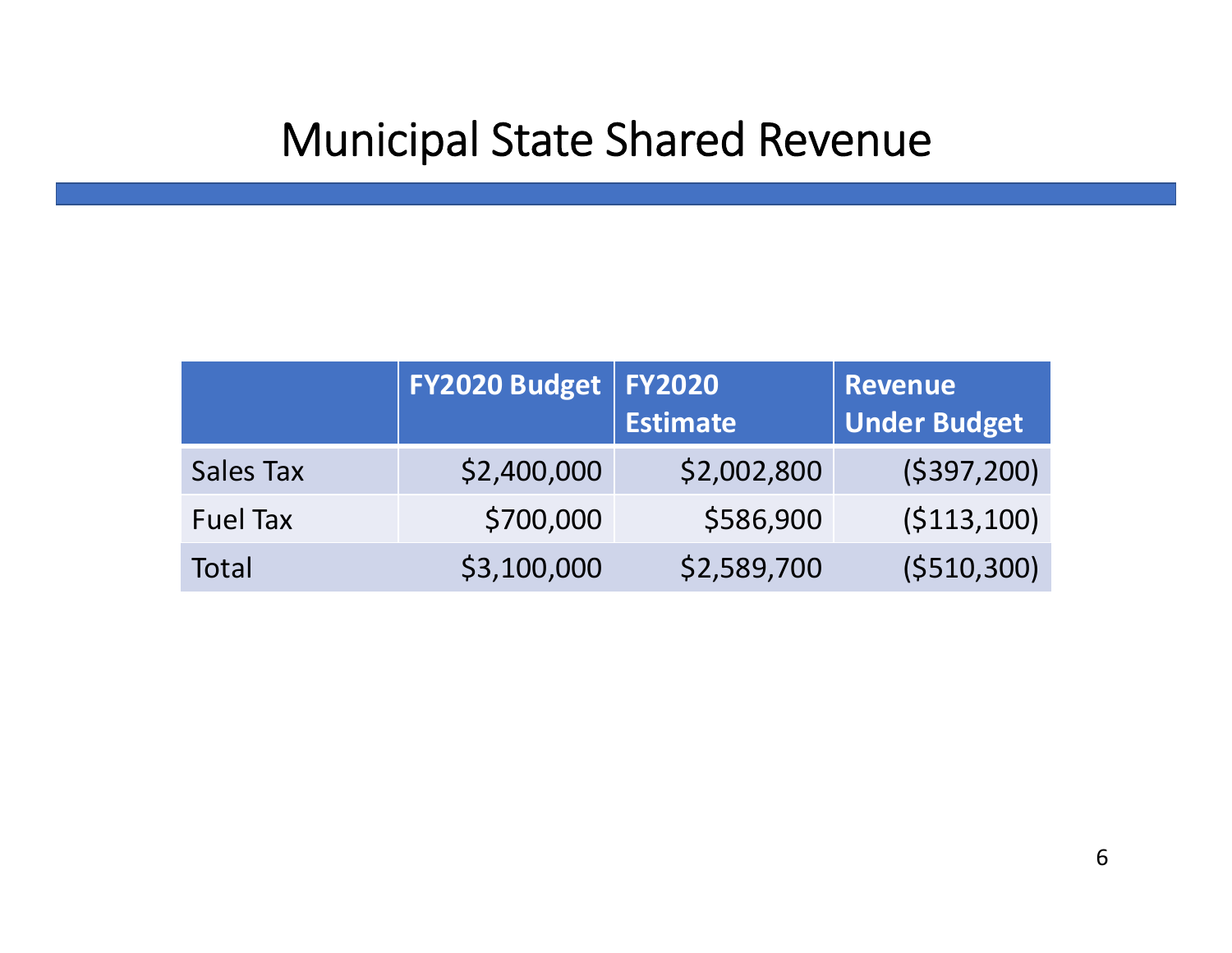#### Fuel Taxes

|        | FY2020 Budget   FY2020 | <b>Estimate</b> | <b>Revenue Under</b><br><b>Budget</b> |
|--------|------------------------|-----------------|---------------------------------------|
| 6-Cent | \$2,400,000            | \$2,200,000     | (5200,000)                            |
| 5-Cent | \$1,800,000            | \$1,559,500     | (\$240,500)                           |
| Total  | \$4,200,000            | \$3,759,500     | (5440,500)                            |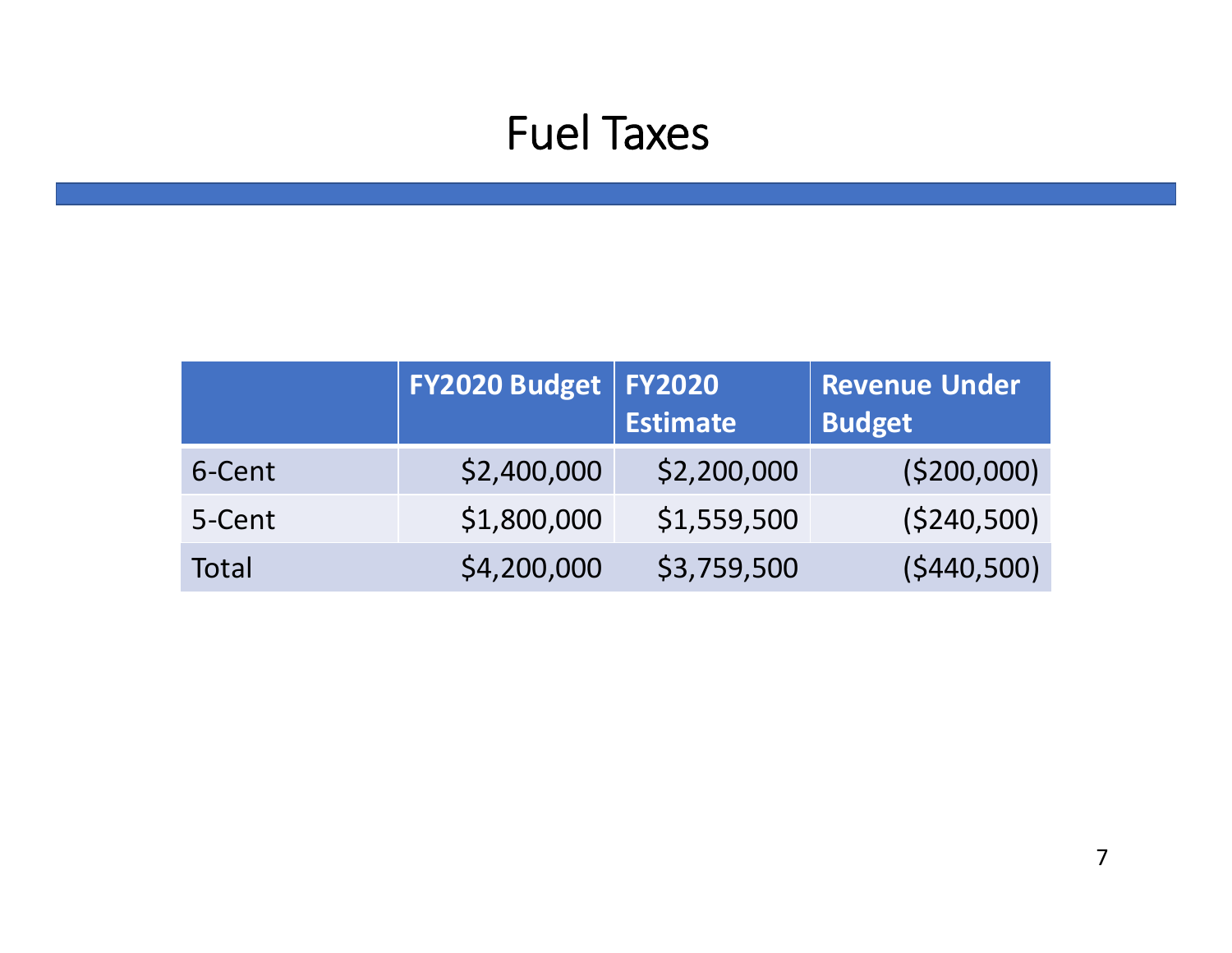#### Permit & Plan Review Fees

|                    | FY2020 Budget | <b>FY2020</b><br><b>Estimate</b> | <b>Revenue Under</b><br><b>Budget</b> |  |
|--------------------|---------------|----------------------------------|---------------------------------------|--|
| Engineering        | \$1,273,200   | \$1,086,400                      | (\$186,800)                           |  |
| Fire               | \$1,712,400   | \$1,340,000                      | (5372,400)                            |  |
| <b>Plan Review</b> | \$1,083,600   | \$819,300                        | ( \$264, 300)                         |  |
| Total              | \$4,069,200   | \$3,245,700                      | ( \$823, 500)                         |  |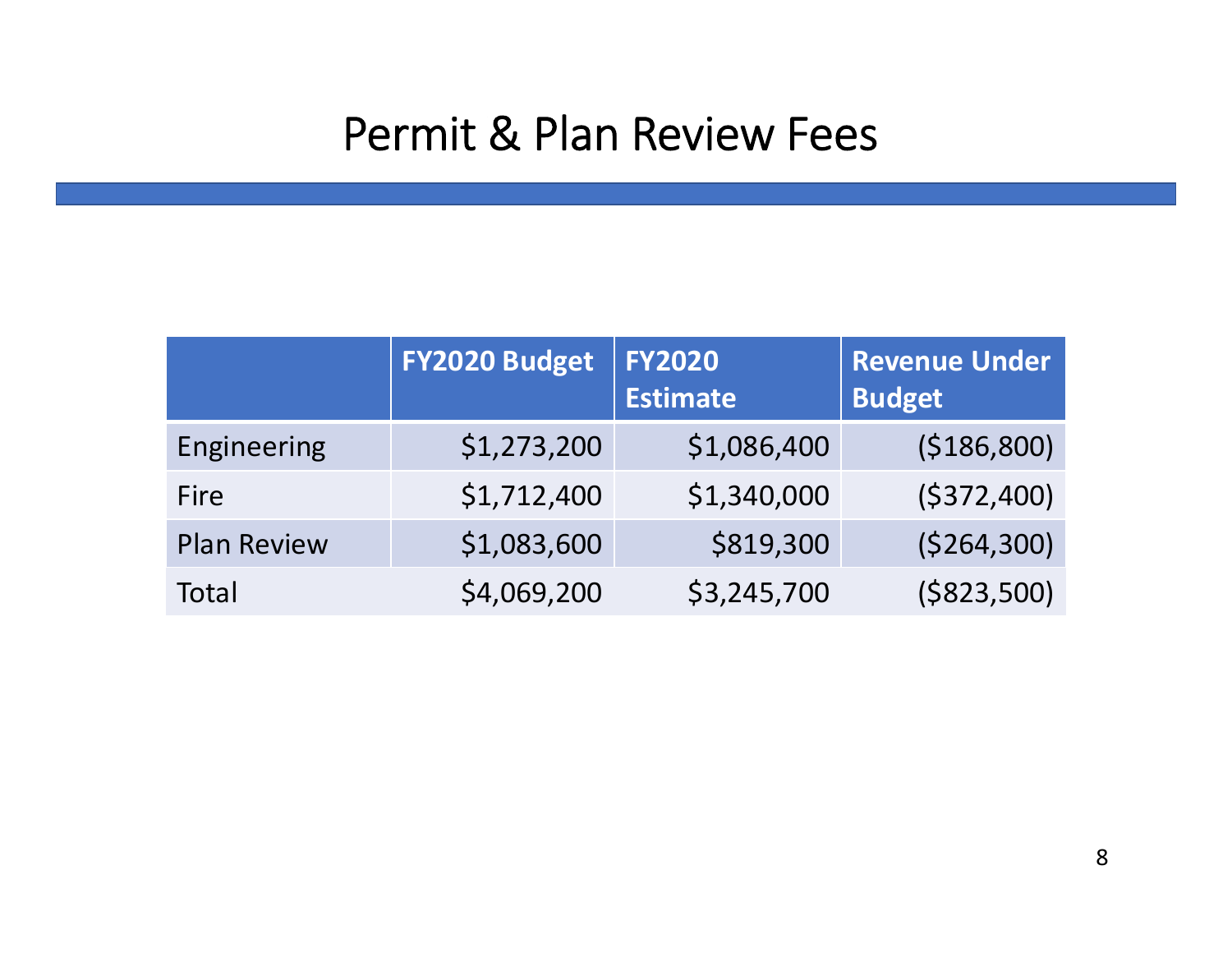#### Recreation

|                  | FY2020 Budget | <b>FY2020</b><br><b>Estimate</b> | <b>Revenue Under</b><br><b>Budget</b> |
|------------------|---------------|----------------------------------|---------------------------------------|
| Pools, Riverside | \$395,700     | \$272,800                        | (\$122,900)                           |
| <b>STARS</b>     | \$144,900     | \$110,400                        | ( \$34,500)                           |
| Skatium          | \$1,169,800   | \$789,700                        | ( \$380, 100)                         |
| Total            | \$1,710,400   | \$1,172,900                      | (5537,500)                            |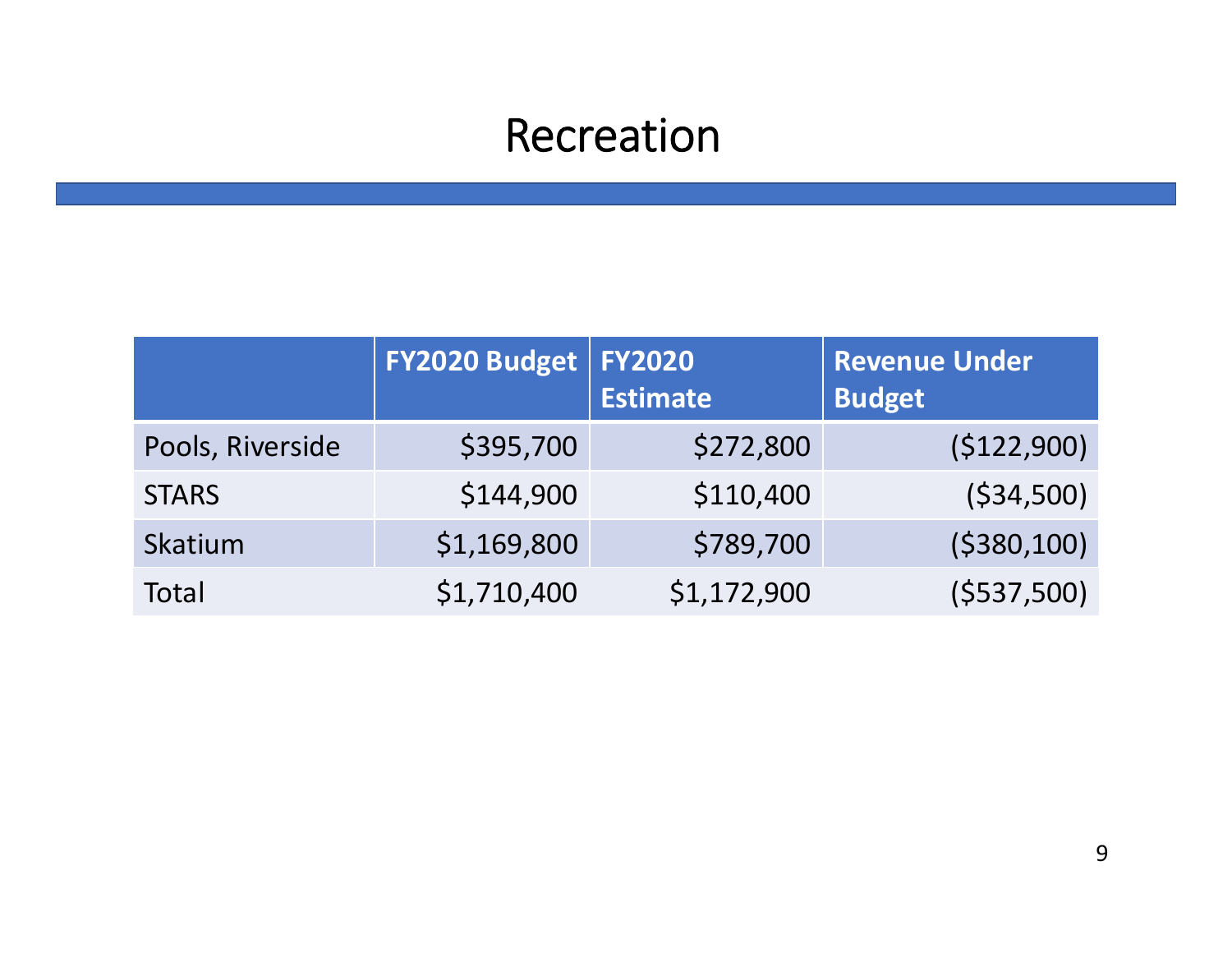### Summary of Fiscal Year 2020 Revenue Impacts

|                                      | <b>Revenue Under Budget</b> |
|--------------------------------------|-----------------------------|
| <b>Half-Cent Sales Tax</b>           | (51, 240, 000)              |
| <b>State Shared</b>                  | (5510, 300)                 |
| <b>Fuel Taxes</b>                    | (5440,500)                  |
| <b>Permit &amp; Plan Review Fees</b> | ( \$823,500)                |
| Recreation                           | (5537,500)                  |
| Total                                | ( \$3,551,800)              |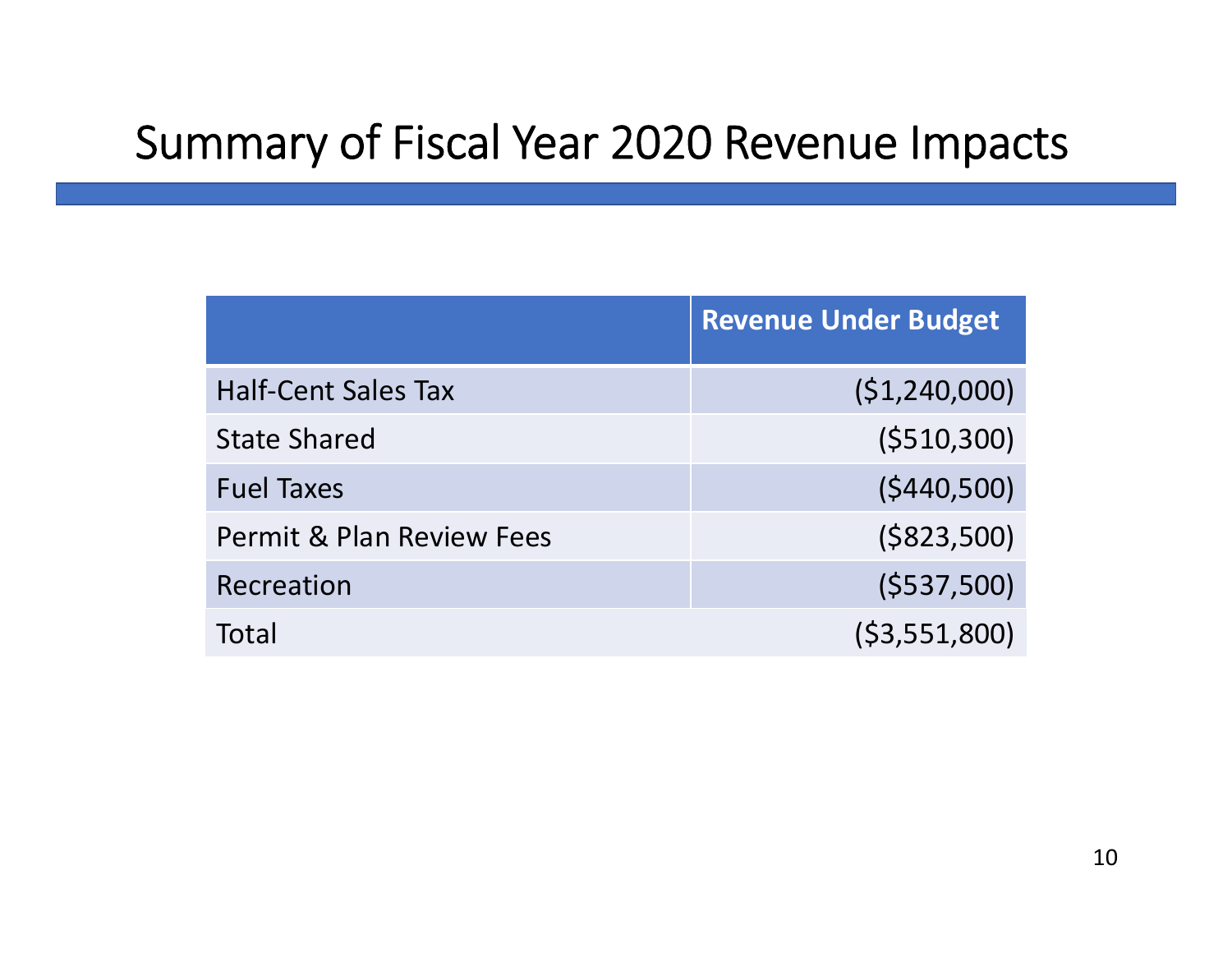### COVID‐19 – Expenditures

- As of July 22,2020 the City has spent and encumbered a total of \$729,090
- These expenditures should be eligible for reimbursement of 75% under the category of emergency protective measures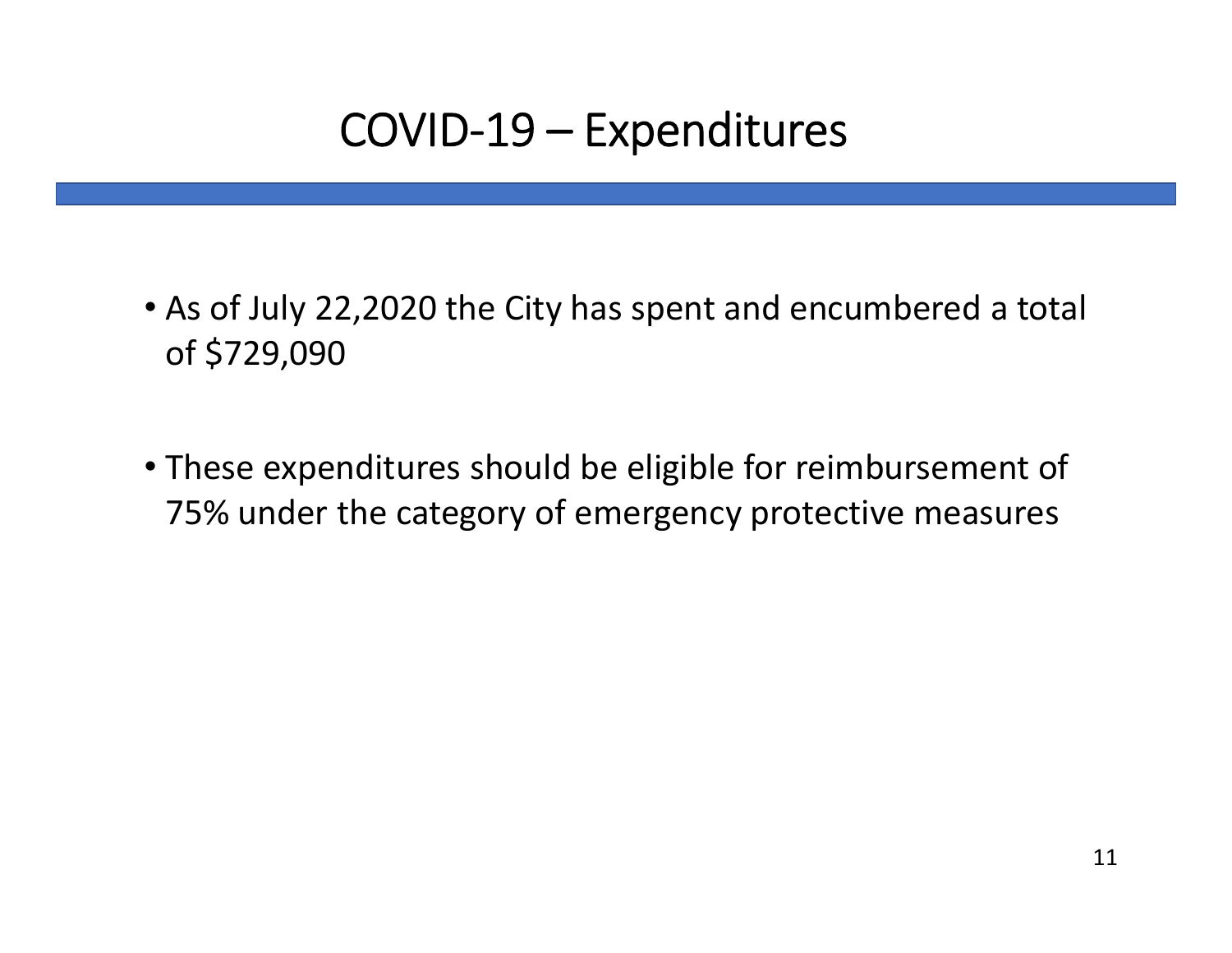#### FY2020 General Fund Forecast

|                                                  | <b>FY2020</b><br><b>Budget</b> | <b>FY2020</b><br><b>Forecast</b> | <b>Variance</b> |
|--------------------------------------------------|--------------------------------|----------------------------------|-----------------|
| <b>General Fund Operating</b><br><b>Revenues</b> |                                | \$119,384,700 \$117,869,650      | (51,515,050)    |
| Expenditures                                     |                                | \$129,792,400 \$127,203,250      | \$2,589,150     |
| Net loss/Use of Reserves                         | (\$10,407,700)                 | (59, 333, 600)                   | \$1,074,100     |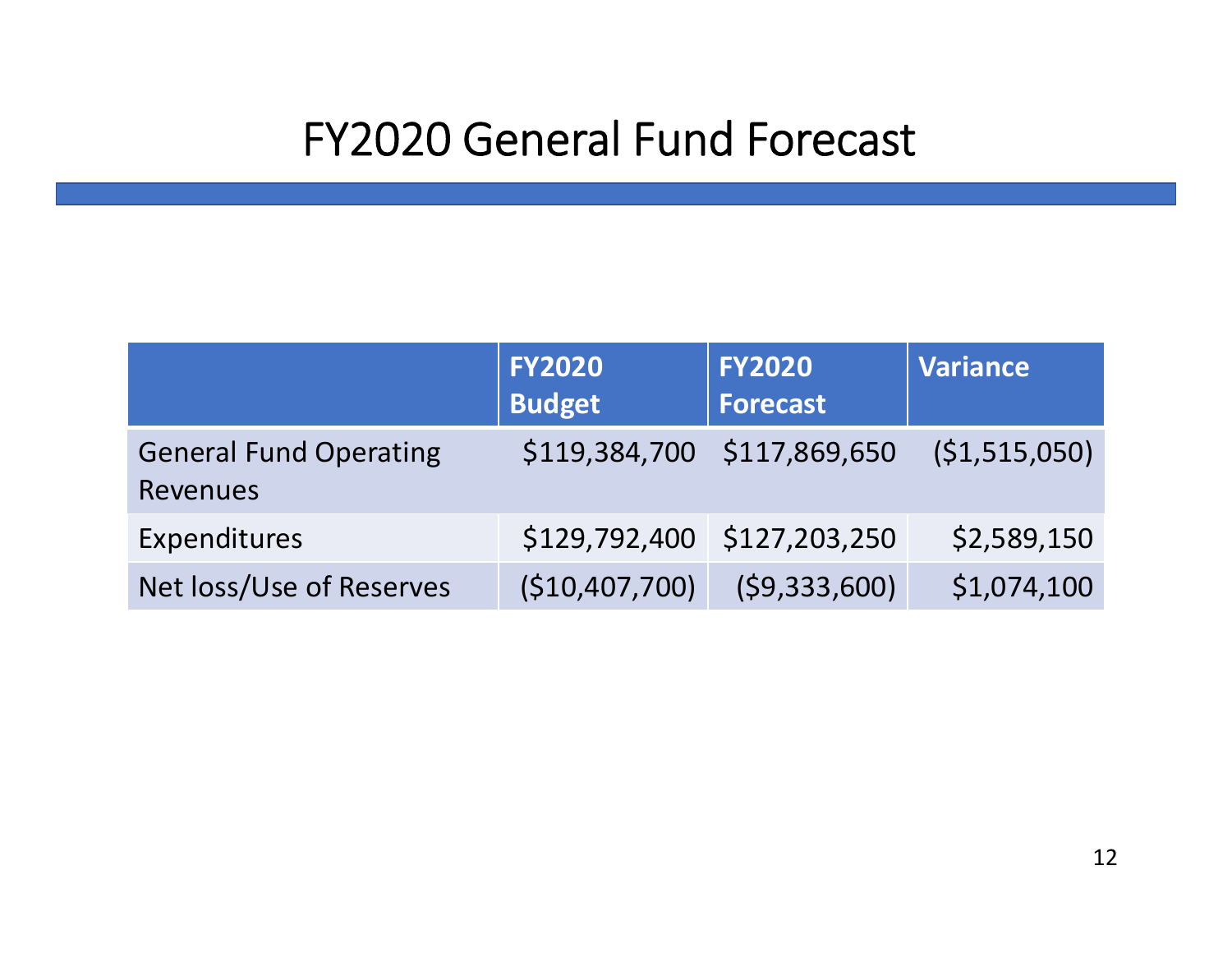#### General Fund Revenue/Expenditure Trends (amounts in millions)

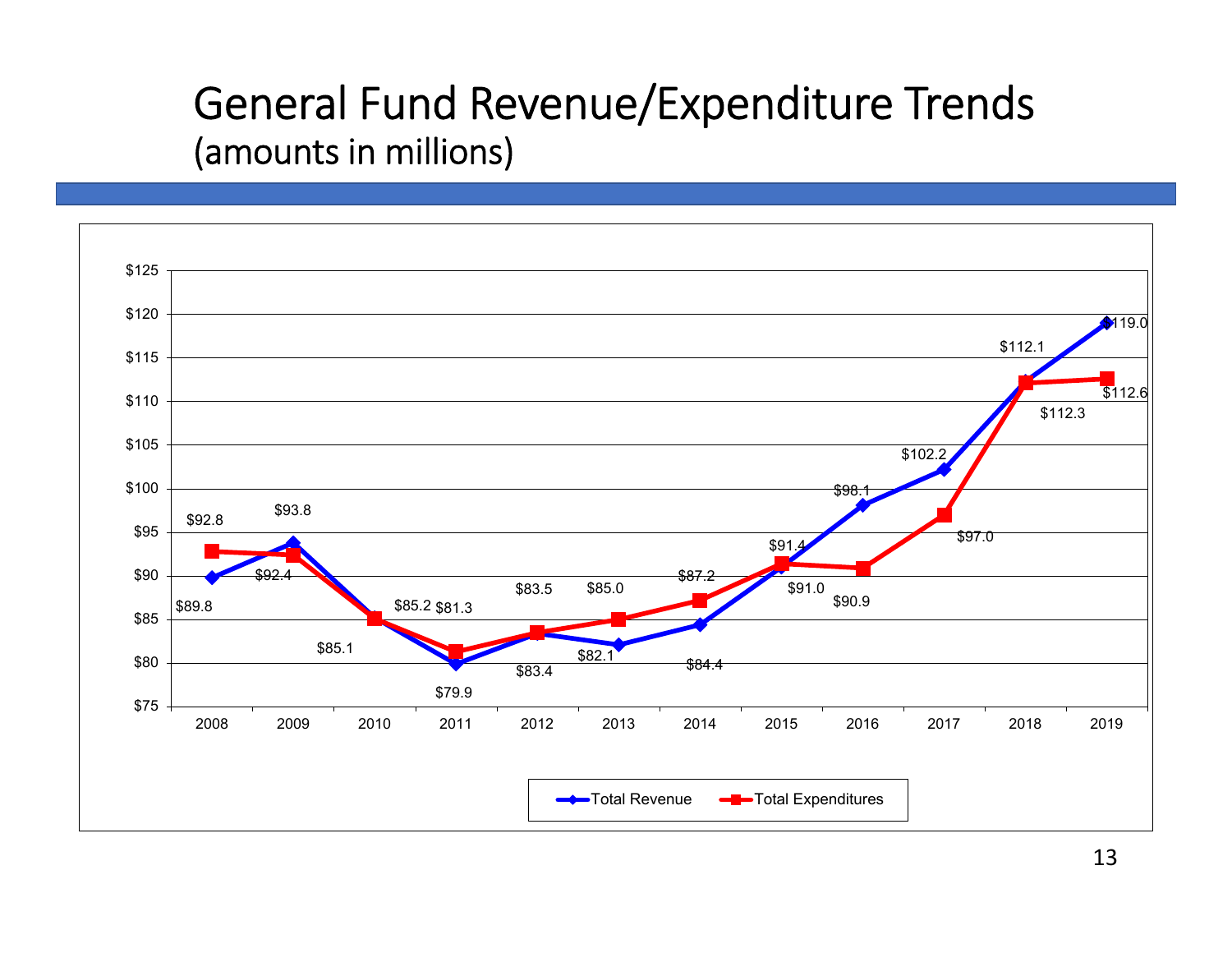### Population and Employees

|            | 07/08  | 08/09  | 09/10  | 10/11                                                                 | 11/12 | 12/13 | 13/14 | 14/15 | 15/16 | 16/17 | 17/18 | 18/19 | 19/20         |
|------------|--------|--------|--------|-----------------------------------------------------------------------|-------|-------|-------|-------|-------|-------|-------|-------|---------------|
| Population | 67.851 | 68.689 | 68.819 | 62,298 63,662 66,835 67,081 69,437 72,395 76,108 79,106 81,868 87,871 |       |       |       |       |       |       |       |       |               |
| FTE's      | 1143.5 | 1113.6 | 928.0  | 927.9                                                                 | 931.5 | 932.5 | 942.6 | 943.9 | 946.1 | 963.4 | 968.7 |       | 990.7 1.014.0 |

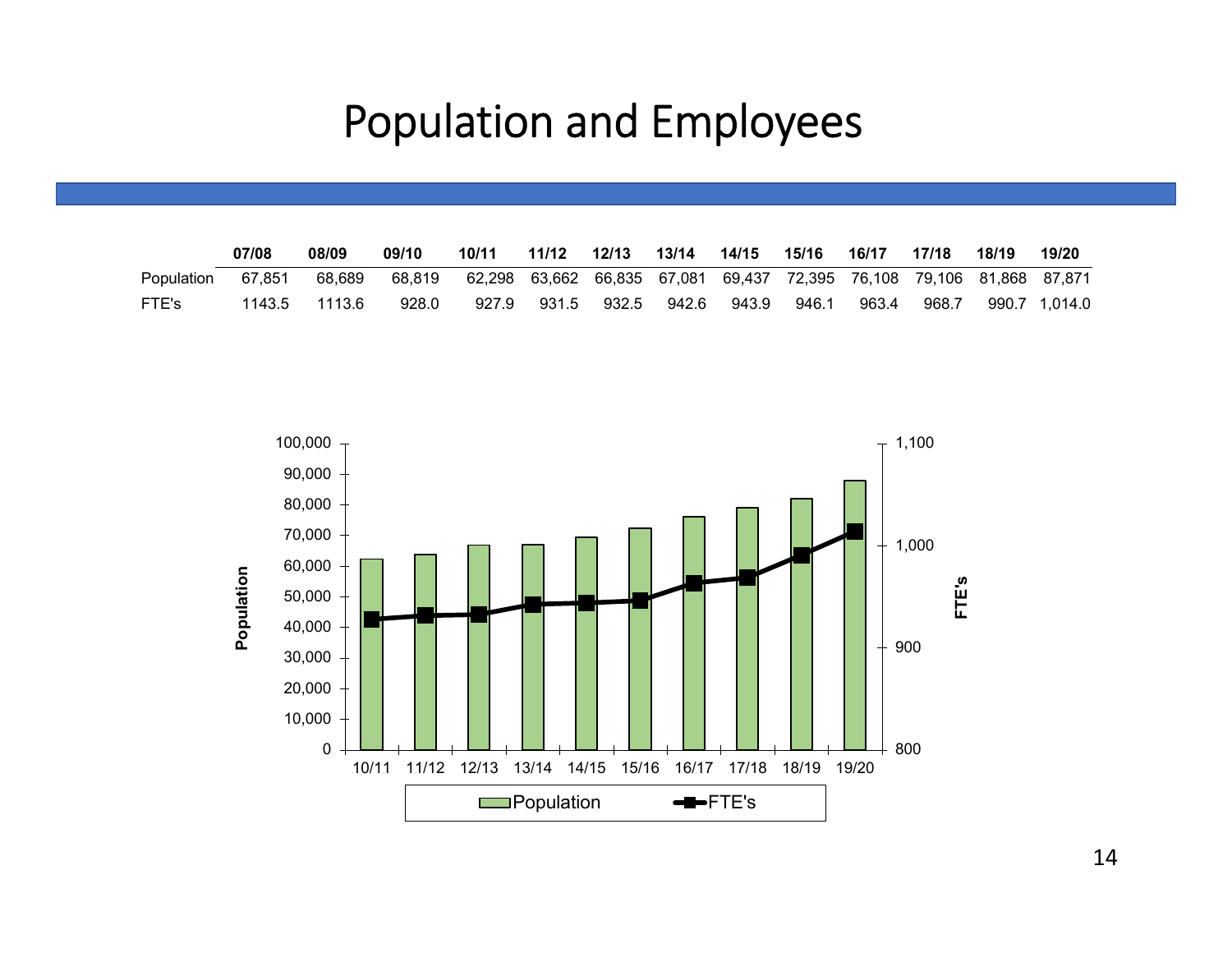#### Union Update

- Police Union Contract expires September 30, 2021
	- Wage re‐opener for FY2021, City and Union currently negotiating
- Fire Union Contract expires September 30, 2020
	- City and Union currently negotiating
- General Union Contract expires September 30, 2021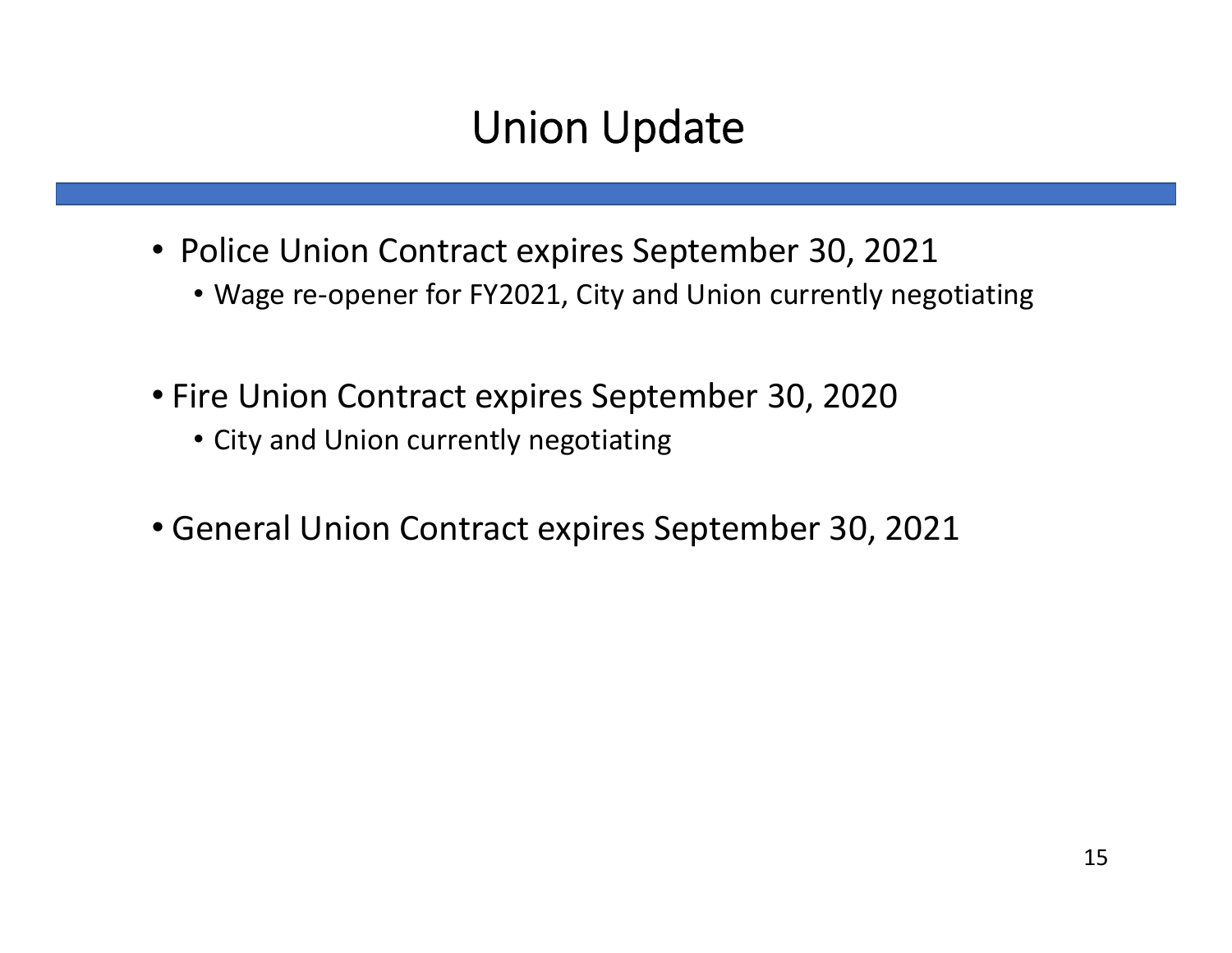<span id="page-15-0"></span>

### Ad Valorem Revenue

| 2019 tax base                             | \$7,104,946,482 |
|-------------------------------------------|-----------------|
| Increase to existing tax base, $(4.79\%)$ | \$340,506,885   |
| New construction, $(4.88\%)$              | \$346,629,503   |
| 2020 tax base                             | \$7,792,082,870 |
| Overall increase in tax base              | 9.67%           |
| Proposed Millage rate                     | 7.9643          |
| FY2021 Property tax revenue budget*       | \$59,576,100    |
| FY2020 Property tax revenue budget*       | \$55,944,700    |
| Increase in property tax revenue          | \$3,631,400     |

\*Budget in FY2021 is approximately 96% of total tax levy due to early payment discounts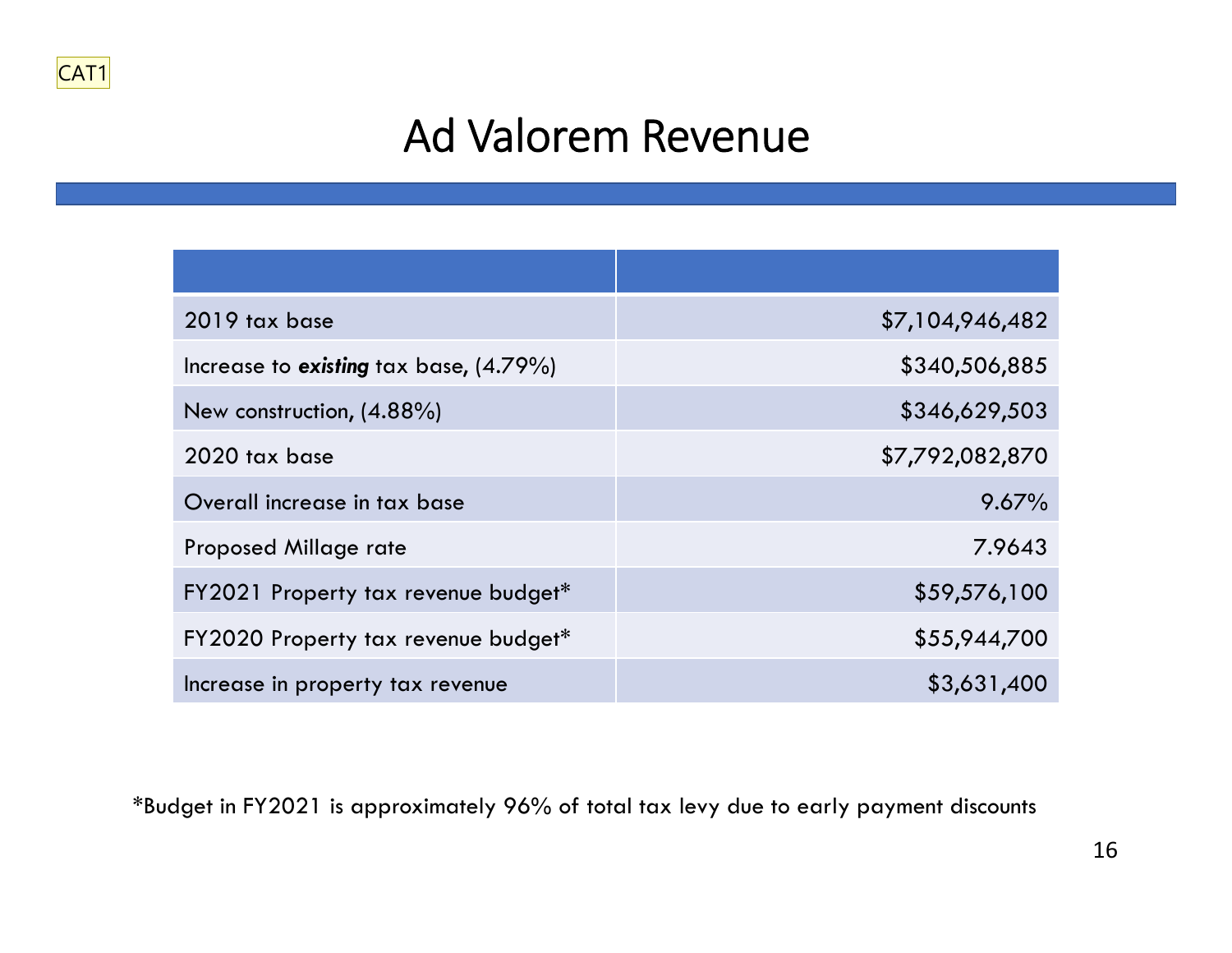**CAT1** Christine A. Tenney, 7/26/2020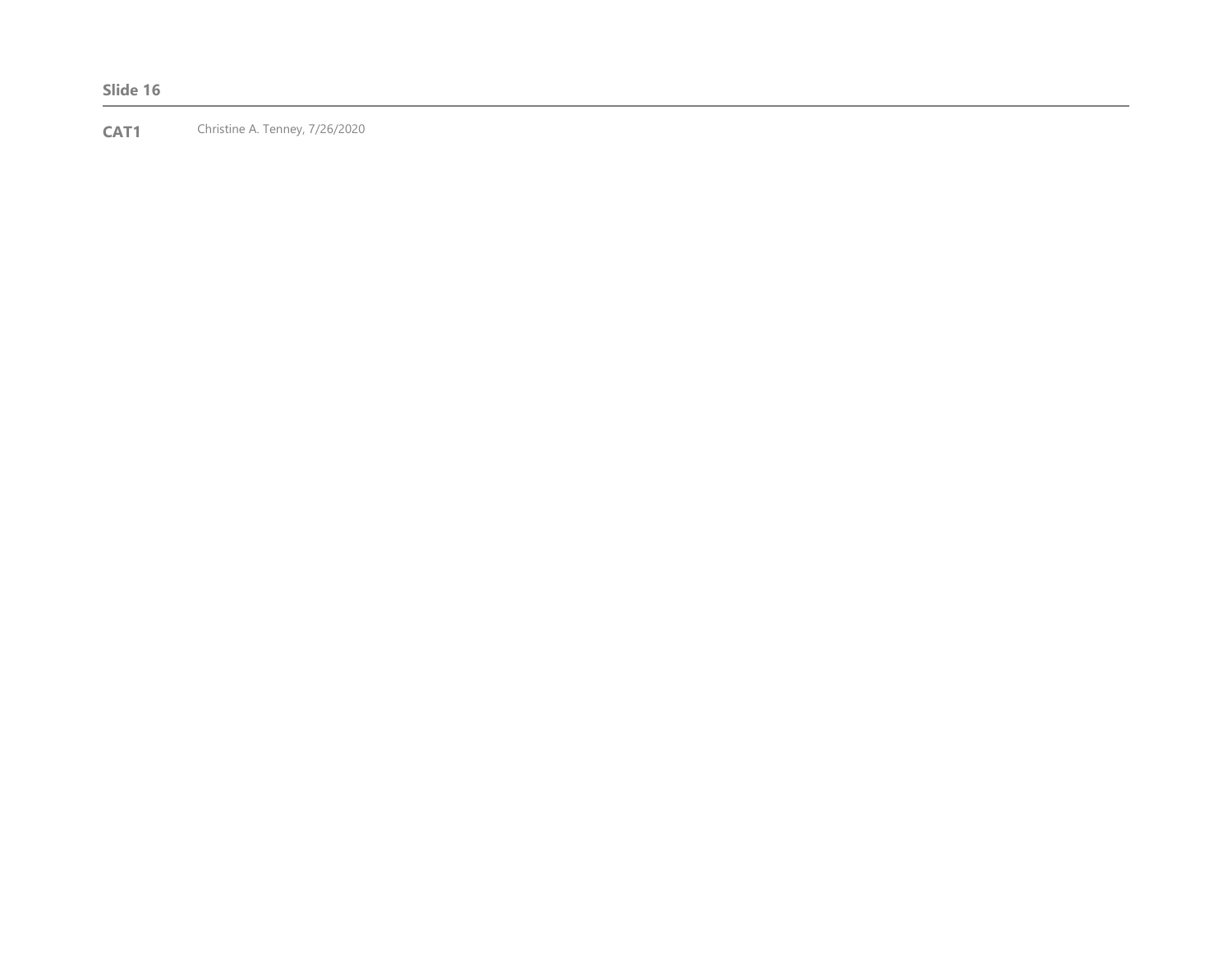### City Historical Trends Taxable Property Valuation



**Tax Base**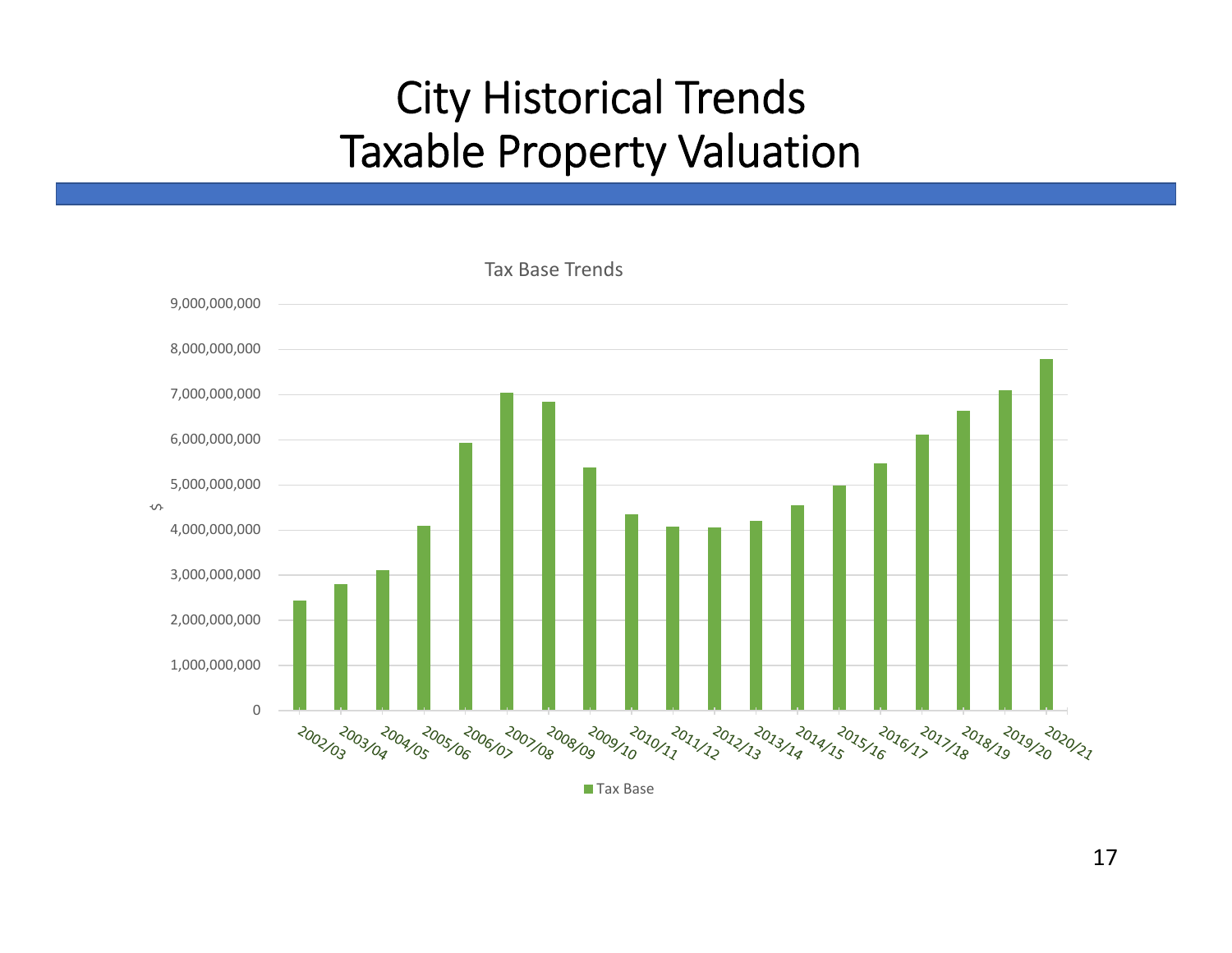### City Historical Trends Property Tax Revenue

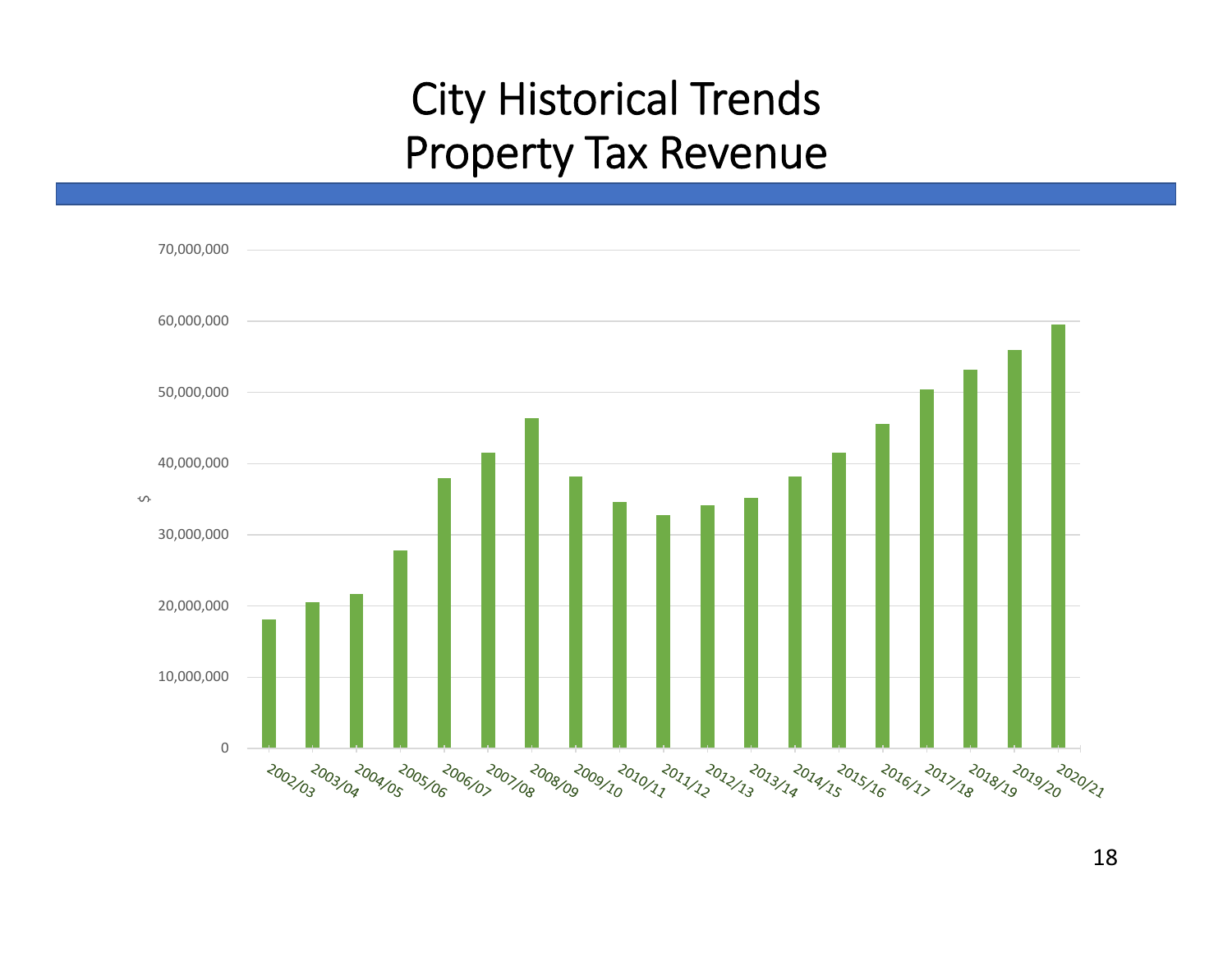#### Trends in taxable value, millage rates & revenue

| <b>Tax Year</b> | <b>Taxable Value</b><br><b>Millage Rate</b> |        | <b>Tax Revenue Budget</b> |
|-----------------|---------------------------------------------|--------|---------------------------|
|                 |                                             |        |                           |
| 2006            | 5,936,396,097                               | 6.8000 | 37,907,900                |
| 2007            | 7,044,026,365                               | 6.2560 | 41,593,900                |
| 2008            | 6,846,798,548                               | 7.1634 | 46,411,500                |
| 2009            | 5,384,093,872                               | 7.4000 | 38,226,400                |
| 2010            | 4,340,690,277                               | 8.4000 | 34,676,300                |
| 2011            | 4,077,042,379                               | 8.4000 | 32,730,300                |
| 2012            | 4,065,886,024                               | 8.7760 | 34,113,400                |
| 2013            | 4,200,257,846                               | 8.7760 | 35,146,200                |
| 2014            | 4,556,320,495                               | 8.7760 | 38,239,300                |
| 2015            | 4,976,882,235                               | 8.7760 | 41,584,300                |
| 2016            | 5,481,213,852                               | 8.7500 | 45,573,400                |
| 2017            | 6,122,141,000                               | 8.6500 | 50,433,500                |
| 2018            | 6,637,122,000                               | 8.4500 | 53,214,100                |
| 2019            | 7,104,946,482                               | 8.2500 | 55,944,700                |
| 2020            | 7,792,082,870                               | 7.9643 | 59,576,100                |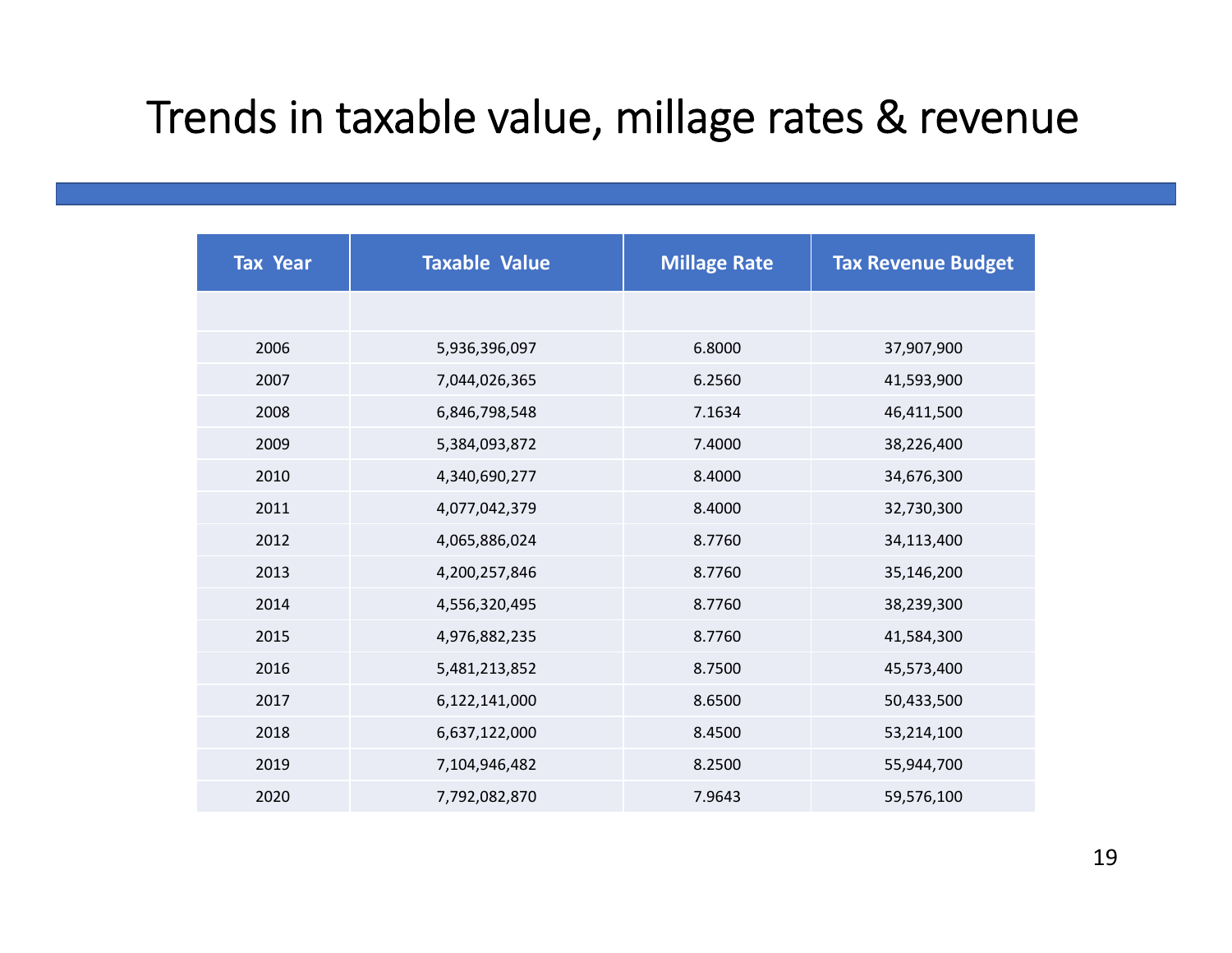### General Fund – Other Major Operating Revenues

|                                                                                               | 2020         | 2021         | \$ Change     | $\frac{0}{0}$ |
|-----------------------------------------------------------------------------------------------|--------------|--------------|---------------|---------------|
| <b>Utility Service Taxes</b>                                                                  | \$9,740,000  | \$10,165,000 | \$425,000     | 4.4%          |
| <b>Business Tax Receipts</b>                                                                  | \$2,538,400  | \$2,570,000  | \$31,600      | 1.2%          |
| <b>Licenses and Permits</b>                                                                   | \$4,381,600  | \$4,105,300  | (\$276,300)   | $(6.3\%)$     |
| <b>Franchise Fees</b>                                                                         | \$6,146,600  | \$6,156,600  | \$10,000      | 0.2%          |
| State Shared Revenue/ Half cent<br>Sales Tax                                                  | \$10,006,000 | \$8,681,000  | (\$1,325,000) | $(13.2\%)$    |
| Payments in Lieu of<br>Taxes/Franchise Fees (from Utility,<br>Stormwater & Solid Waste Funds) | \$8,036,500  | \$9,146,100  | \$1,109,600   | 13.8%         |
| <b>General Administration Charges</b>                                                         | \$6,491,500  | \$6,383,000  | (\$108,500)   | $(1.7\%)$     |
| <b>Other Miscellaneous Revenue</b>                                                            | \$1,758,100  | \$1,856,400  | \$98,300      | 5.6%          |
| Subtotal                                                                                      | \$49,098,700 | \$49,063,400 | ( \$35,300)   | $(0.1\%)$     |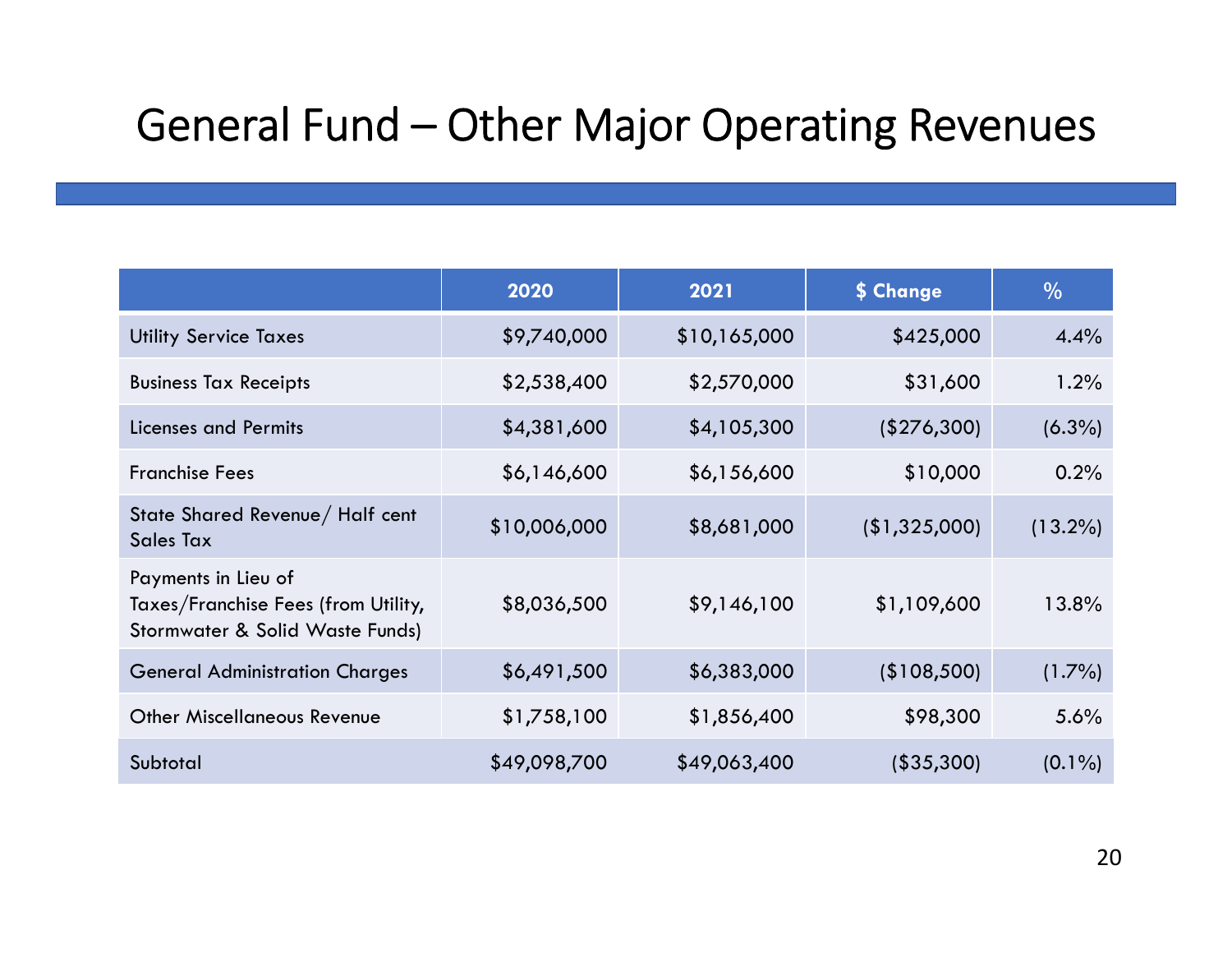#### Fire Assessment Fee

- Budget includes revenue of \$4,000,000 from fee
- Estimated 15.8% cost recovery of eligible fire suppression and rescue services
- Rates assessed by property category remain same as FY2020

| <b>Fire Rescue Assessment Rates</b> |                        |                        |  |  |  |  |
|-------------------------------------|------------------------|------------------------|--|--|--|--|
| <b>Property Use Category</b>        | <b>Assessment Unit</b> | Assessment per<br>Unit |  |  |  |  |
| <b>Residential</b>                  | <b>Dwelling Unit</b>   | \$77.91                |  |  |  |  |
| <b>Commercial</b>                   | Sq. Ft.                | \$0.051                |  |  |  |  |
| Ind/Warehouse                       | Sq. Ft.                | \$0.0136               |  |  |  |  |
| Govt/Institutional                  | Sq. Ft.                | \$0.119                |  |  |  |  |

• Included on the annual tax bill as a non-ad valorem assessment mailed November, 2020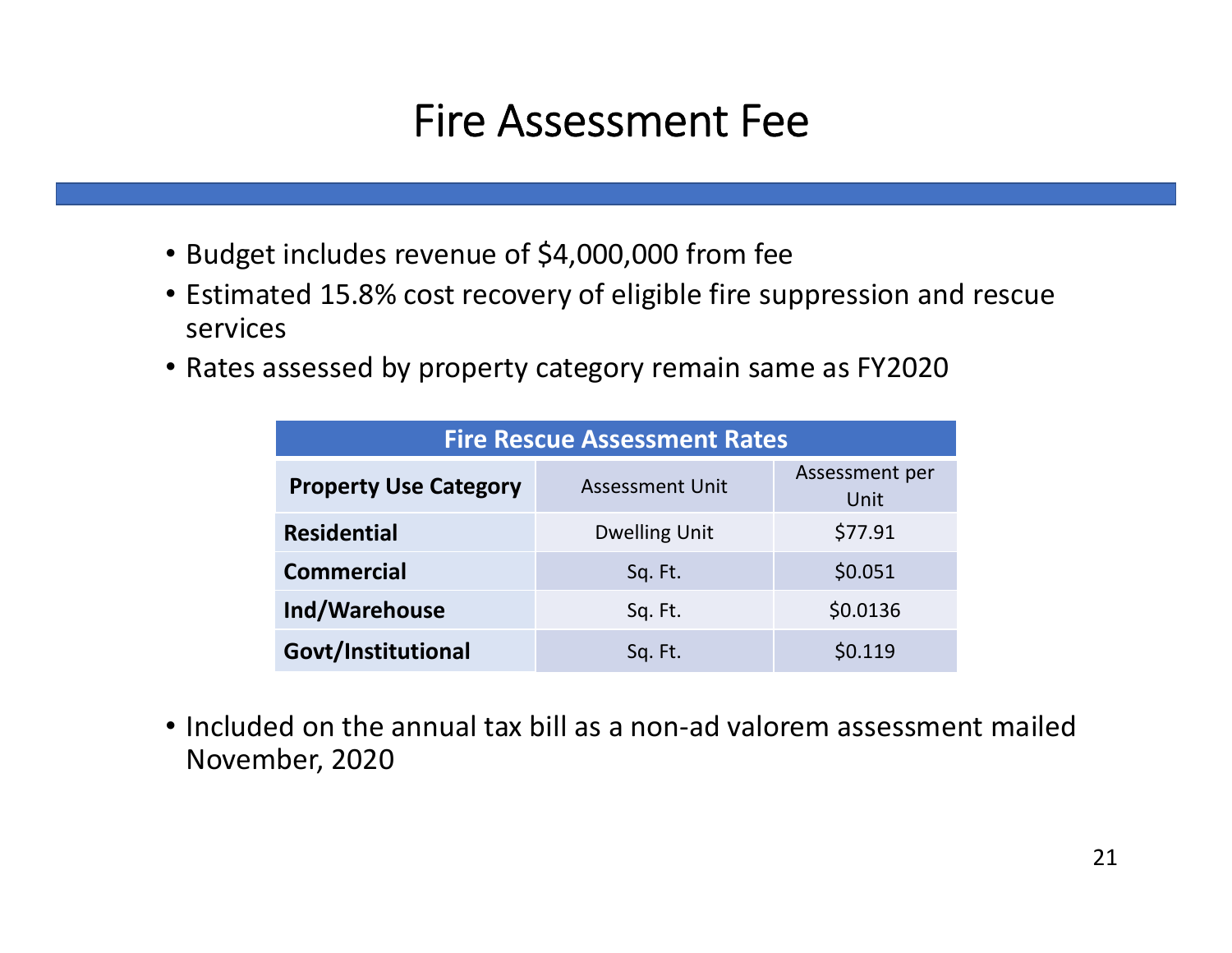#### Transfers In From Other Funds

| <b>Transfer From:</b> | 2020        | 2021        | \$ Change      | $\frac{0}{0}$ |
|-----------------------|-------------|-------------|----------------|---------------|
| <b>Utility Fund</b>   | \$500,000   | \$0         | $($ \$500,000) | $(100.0\%)$   |
| Solid Waste Fund      | \$2,000,000 | \$1,500,000 | $($ \$500,000) | $(25.0\%)$    |
| <b>ITS Fund</b>       | \$616,600   | \$0         | (\$616,600)    | $(100.0\%)$   |
| Parking Fund          | \$395,400   | \$396,800   | \$1,400        | .4%           |
| <b>FMRA Fund</b>      | \$500,000   | \$500,000   | \$0            | 0.0%          |
| Off Duty Pay Fund     | \$29,000    | \$28,100    | ( \$900)       | $(3.1\%)$     |
| Subtotal              | \$4,041,000 | \$2,424,900 | (\$1,616,100)  | $(40.0\%)$    |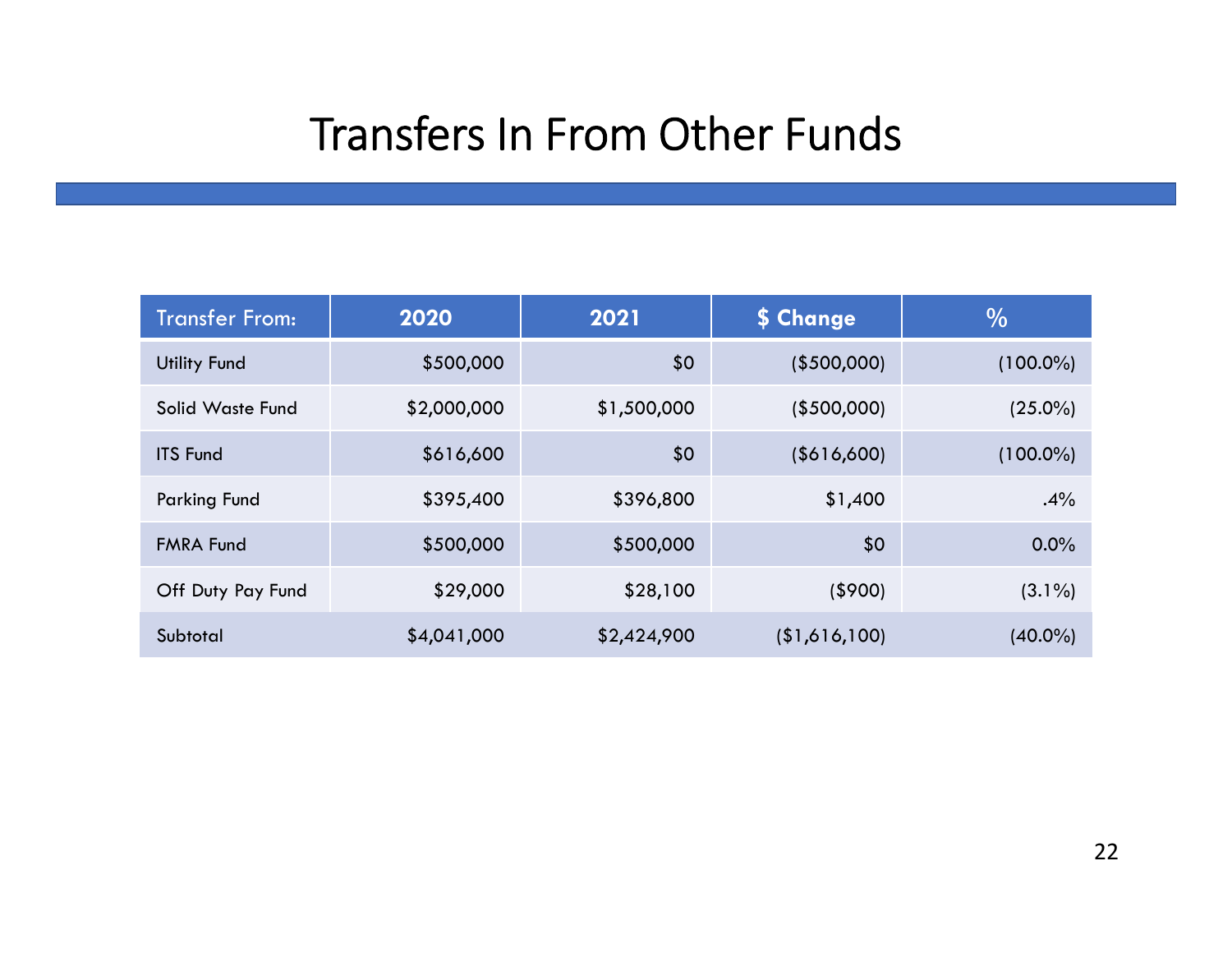### General Fund Revenue Summary

|                                                         | 2020          | 2021          | \$ Change     | $\frac{0}{0}$ |
|---------------------------------------------------------|---------------|---------------|---------------|---------------|
| Taxes                                                   | \$71,523,100  | \$75,711,100  | \$4,188,000   | 5.9%          |
| Licenses & Permits                                      | \$10,528,200  | \$10,261,900  | (\$266,300)   | $(2.5\%)$     |
| <b>Fire Assessment Fee</b>                              | \$3,875,000   | \$4,000,000   | \$125,000     | 3.2%          |
| Intergovernmental                                       | \$18,105,000  | \$17,873,000  | (\$232,000)   | $(1.3\%)$     |
| <b>Charges for Service</b>                              | \$1,853,700   | \$1,989,200   | \$135,500     | 7.3%          |
| <b>General Admin</b><br>Charge                          | \$6,491,500   | \$6,383,000   | (\$108,500)   | $(1.7\%)$     |
| <b>Fines and Forfeitures</b>                            | \$439,900     | \$604,600     | \$164,700     | 37.4%         |
| <b>Miscellaneous</b>                                    | \$2,527,300   | \$2,624,000   | \$96,700      | 3.8%          |
| <b>Subtotal -Operating</b><br>revenues                  | \$115,343,700 | \$119,446,800 | \$4,103,100   | 3.6%          |
| <b>Transfers from Other</b><br><b>Funds</b>             | \$4,041,000   | \$2,424,900   | (\$1,616,100) | $(40.0\%)$    |
| <b>Total Revenues</b><br>(excluding use of<br>reserves) | \$119,384,700 | \$121,871,700 | \$2,487,000   | $2.1\%$       |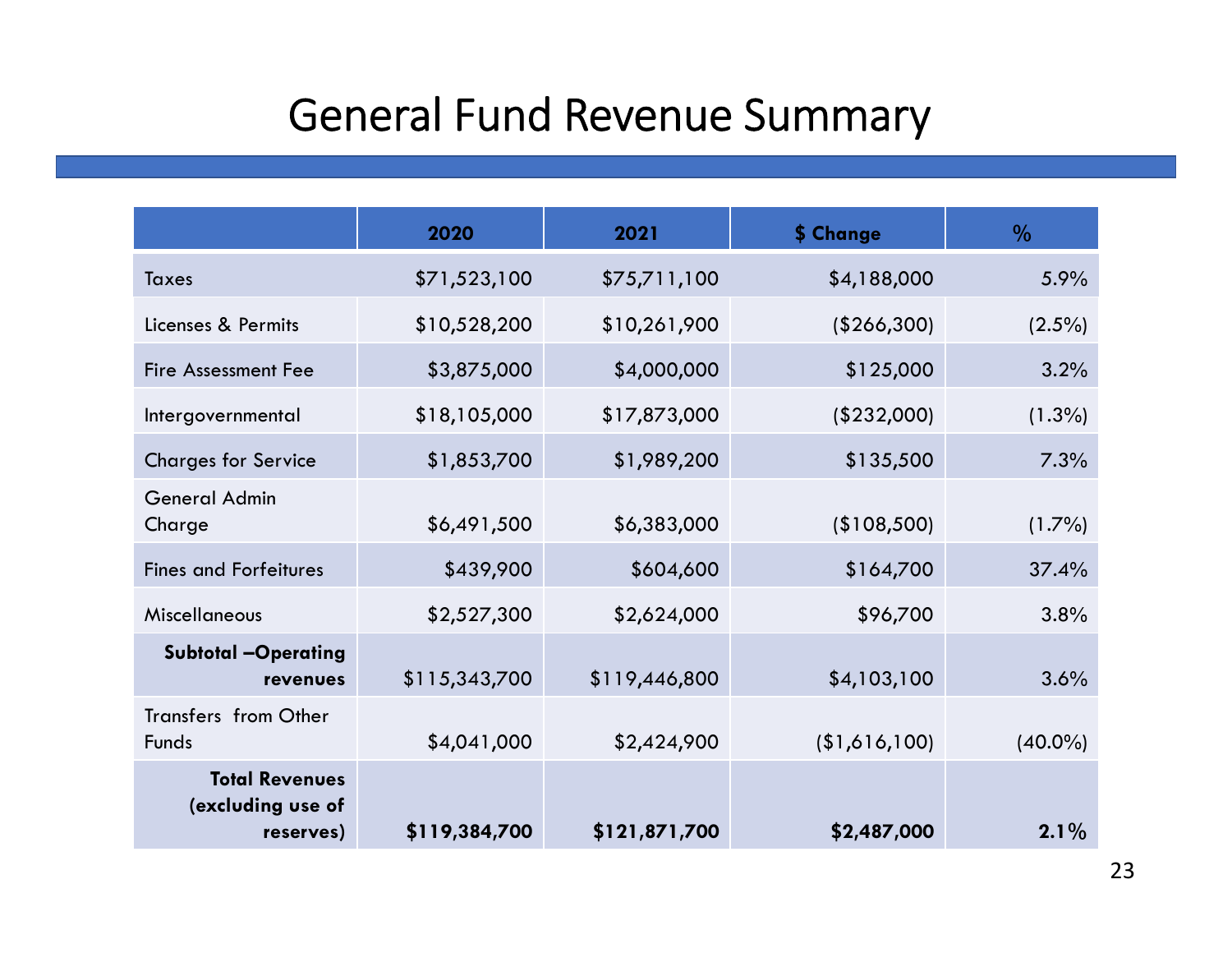#### Revenue Components

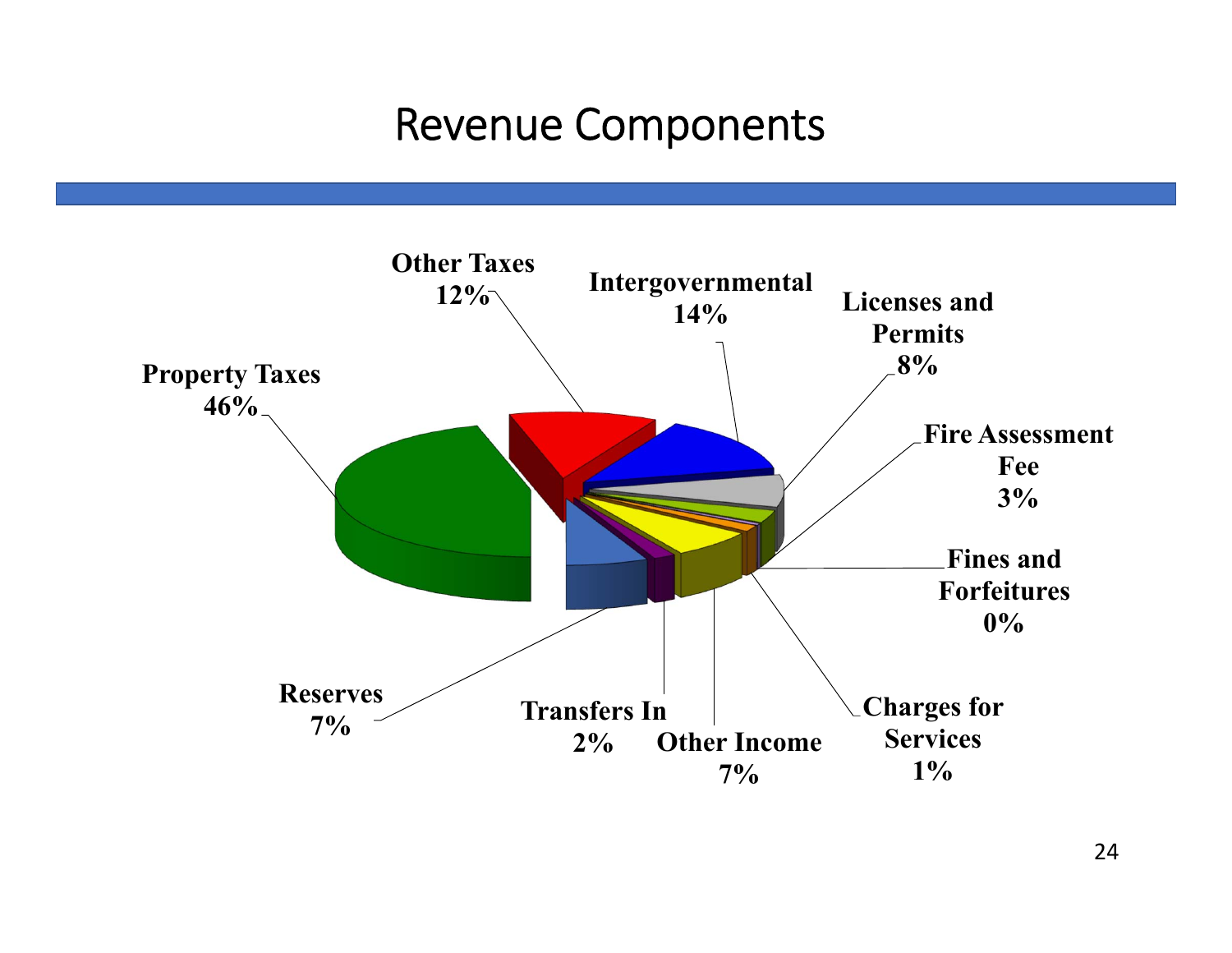### 2021 General Fund Expenditure Summary

|                                           | 2020          | 2021          | \$ Change   | % Change  |
|-------------------------------------------|---------------|---------------|-------------|-----------|
| <b>Personal Services</b>                  | \$83,704,300  | \$84,049,800  | \$345,500   | .4%       |
| Operating                                 | \$30,322,000  | \$30,504,100  | \$182,100   | .6%       |
| <b>Debt Transfers</b>                     | \$10,136,400  | \$9,719,200   | (\$417,200) | $(4.1\%)$ |
| <b>TIF Transfers</b>                      | \$3,777,500   | \$4,204,400   | \$426,900   | 11.3%     |
| Venue Subsidies/Other<br><b>Transfers</b> | \$1,372,400   | \$1,819,200   | \$446,800   | 32.6%     |
| <b>Capital Transfers</b>                  | \$479,800     | \$462,200     | (\$17,600)  | $(3.7\%)$ |
| <b>Total Expenditures</b>                 | \$129,792,400 | \$130,758,900 | \$966,500   | $.7\%$    |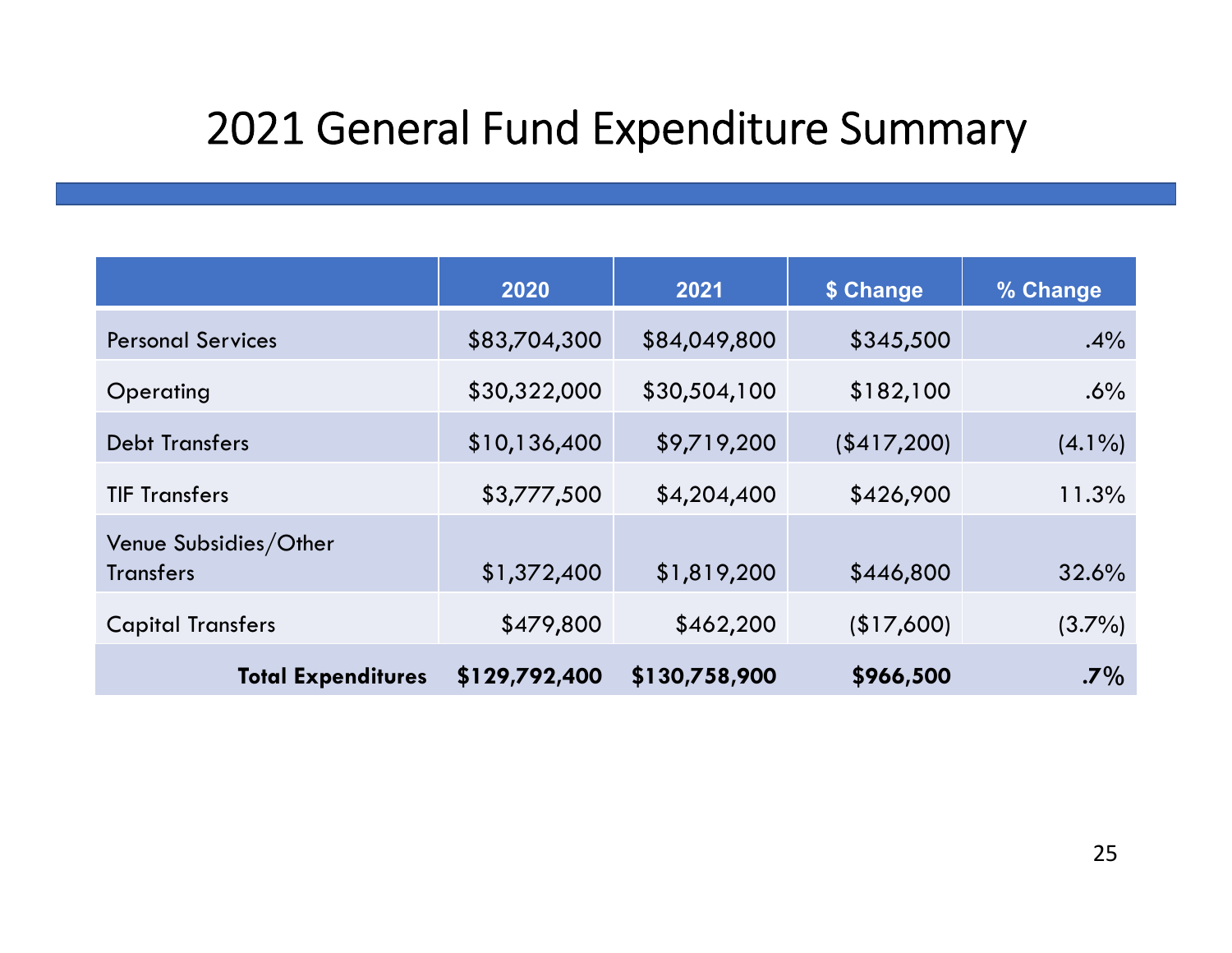### General Fund Expenditures‐ Personnel Costs Highlights

- Г Salary increases incorporated in accordance with the (3) union contracts
- Г Includes the City's match of \$625,000 towards a 2020 COPS grant that will fund 10 Police Officer positions
- $\mathcal{L}_{\mathcal{A}}$ Workers' Compensation increases \$667,500, from \$2.3 million to \$3.0 million
- Г City's cost of health insurance premiums remain equal to prior year while maintaining benefits/copayment amounts for employees
- $\mathcal{L}_{\mathcal{A}}$  City pension costs as a % of payroll decreases from FY2020:
	- Police: from 63.8% to 55.5%
	- П Fire: from 82.4% to 73.0%
	- П General: from 35.2% to 34.7%
- $\mathcal{L}_{\mathcal{A}}$ Continues to freeze 3, General Fund vacant positions in the divisions of Engineering, Code Enforcement and CDD Admin.,– savings of \$185,700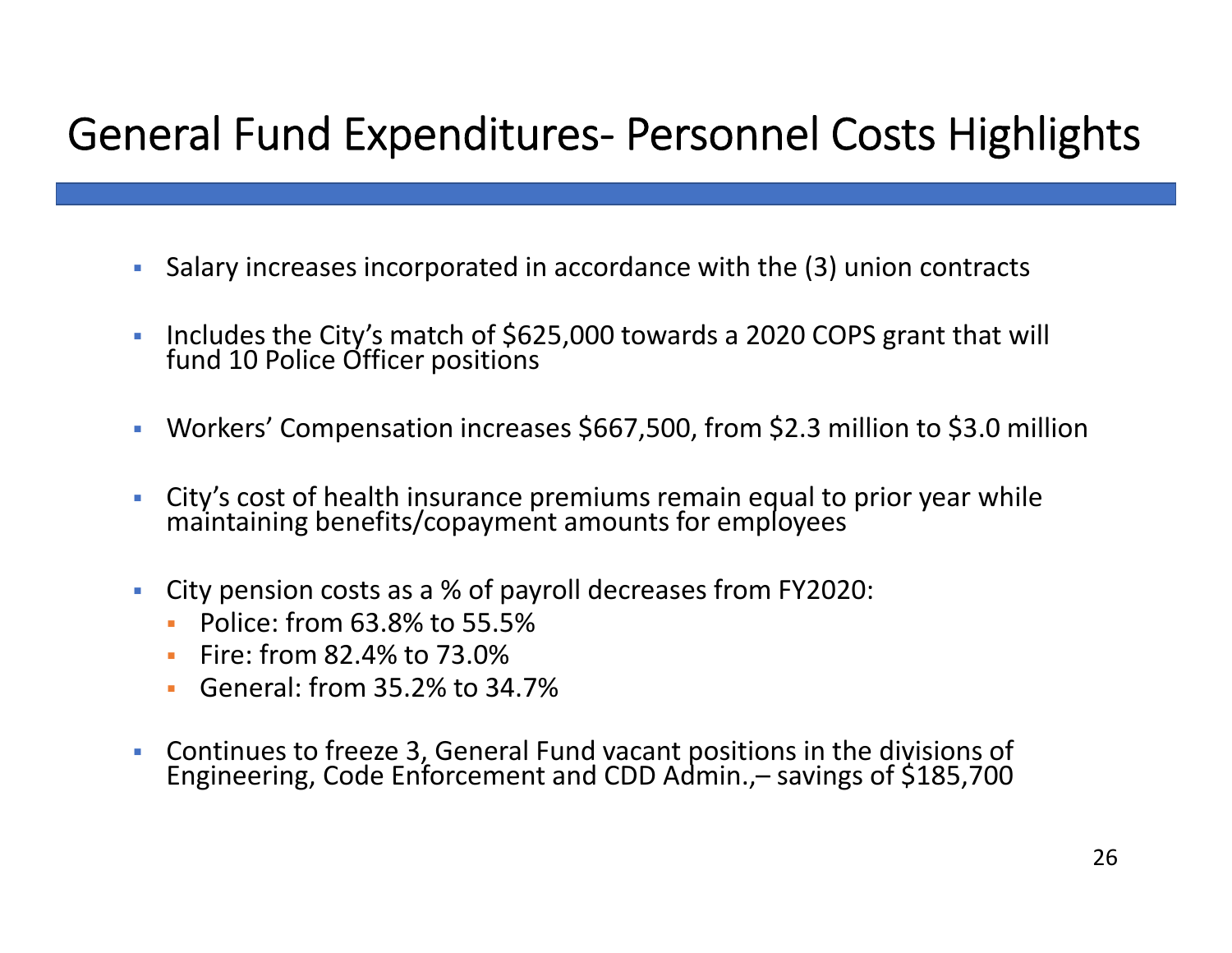#### Transfers to Debt Service Funds

|                                       | 2020         | 2021        | \$ Change      | % Change   |
|---------------------------------------|--------------|-------------|----------------|------------|
| 2014 Bonds                            | \$1,824,700  | \$1,248,300 | (576, 400)     | $(31.6\%)$ |
| 2016 Bonds                            | \$2,819,100  | \$2,345,900 | (473, 200)     | $(16.8\%)$ |
| 2018 Bonds                            | \$5,362,600  | \$5,375,000 | \$12,400       | $.2\%$     |
| Line of Credit                        | \$130,000    | \$750,000   | \$620,000      | 476.9%     |
| <b>Total Debt</b><br><b>Transfers</b> | \$10,136,400 | \$9,719,200 | $($ \$417,200) | $(4.1\%)$  |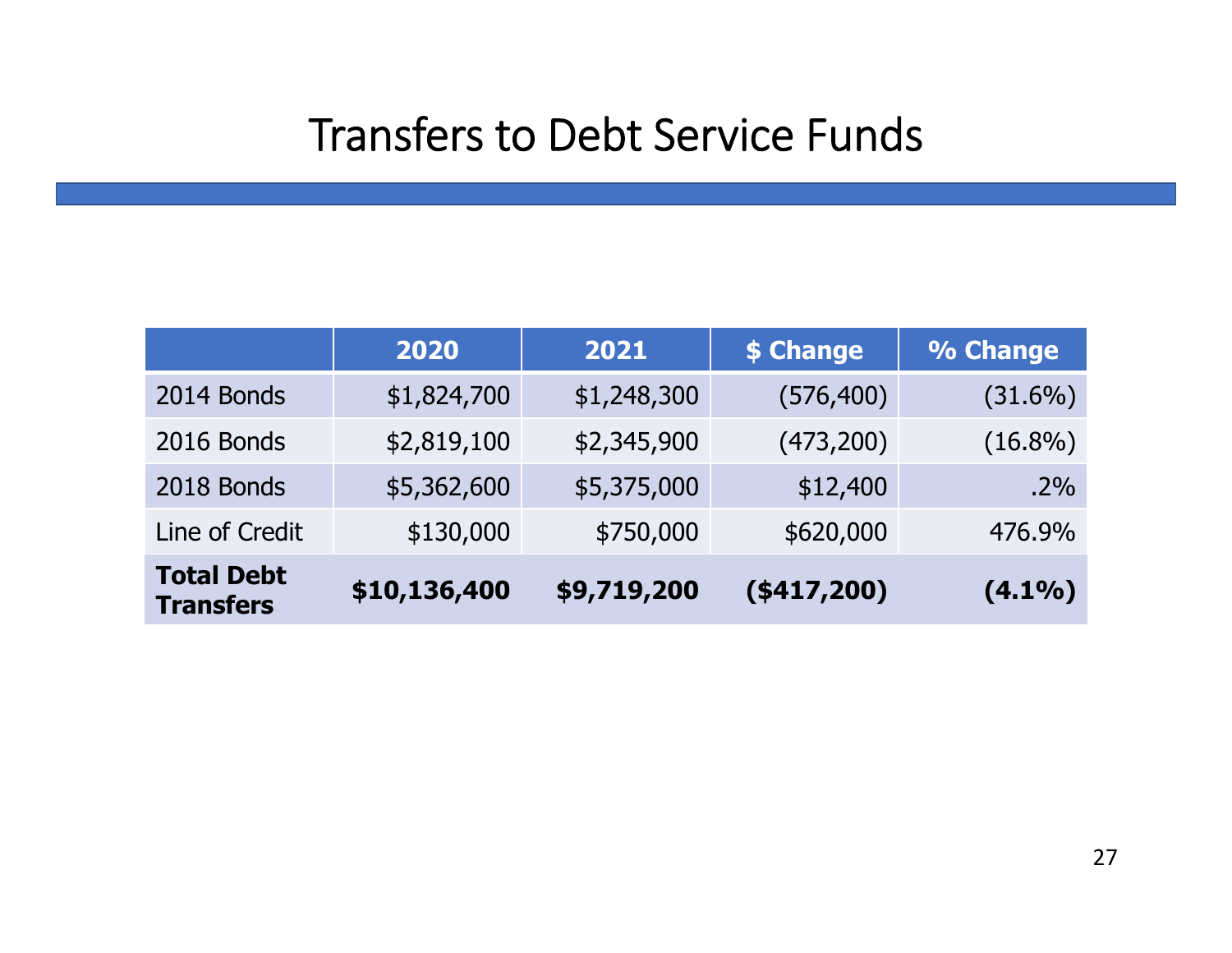### Transfers to Other Funds

|                                     | 2020        | 2021        | \$ Change  |
|-------------------------------------|-------------|-------------|------------|
| Southwest Florida Enterprise Center | \$279,500   | \$279,500   | \$0        |
| <b>Skatium</b>                      | \$272,800   | \$344,600   | \$71,800   |
| Fort Myers Golf Course              | \$210,300   | \$166,600   | (\$43,700) |
| <b>Eastwood Golf Course</b>         | \$242,900   | \$251,600   | \$8,700    |
| Para-Transit Fund (trolley)         | \$88,600    | \$63,600    | (\$25,000) |
| <b>Street Maintenance</b>           | \$278,300   | \$713,300   | \$435,000  |
| CRA (TIFs)                          | \$3,777,500 | \$4,204,400 | \$426,900  |
| <b>Total Transfers</b>              | \$5,149,900 | \$6,023,600 | \$873,700  |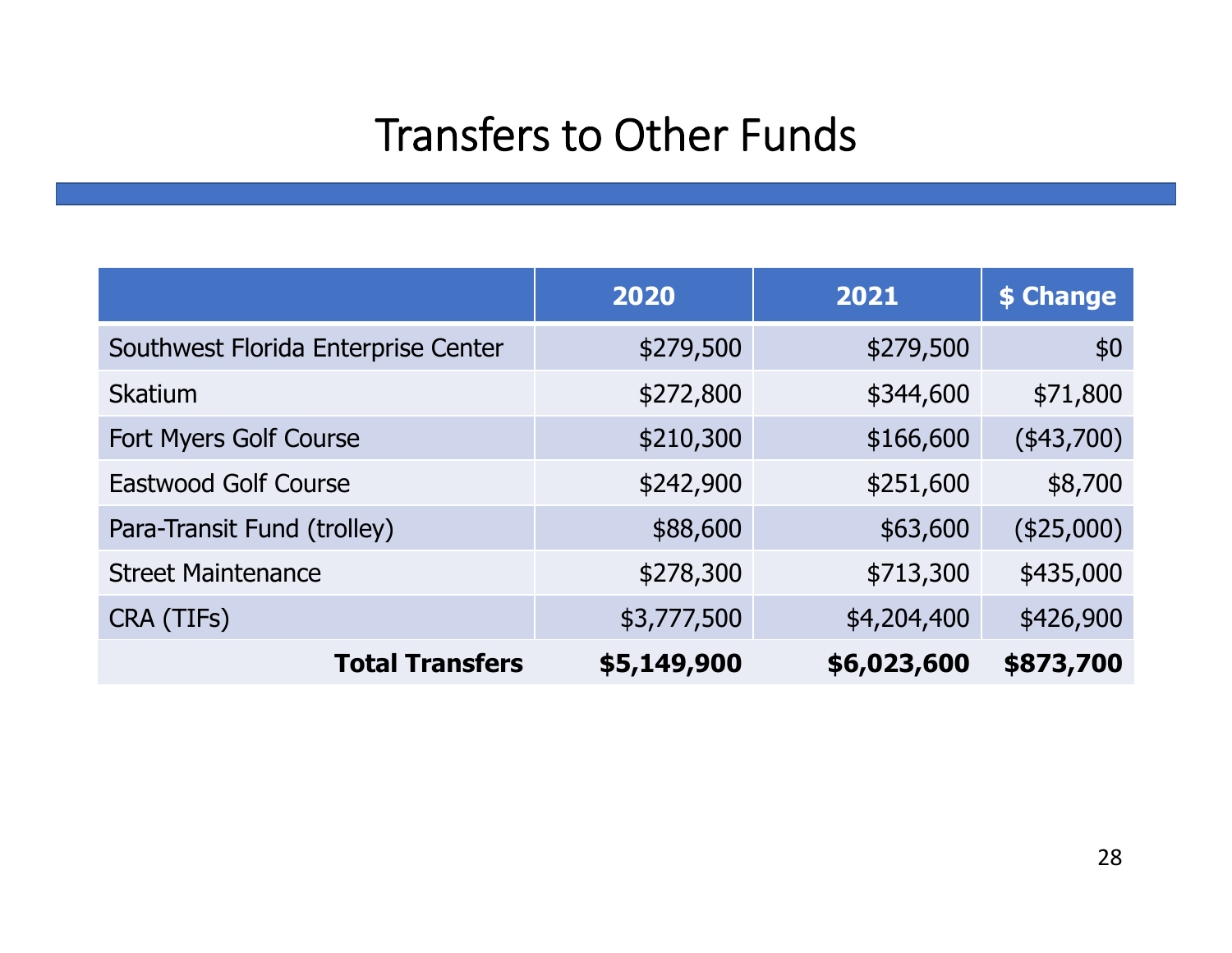### General Fund Expenditures

#### FY2021 Budget includes funding for the following programs:

| <b>Description</b>                                                          |             |
|-----------------------------------------------------------------------------|-------------|
| <b>Community Career Initiative</b>                                          | \$140,400   |
| Step Up to Work (Summer Youth work program)                                 | \$44,900    |
| <b>City Services Grants for Special Events</b>                              | \$152,200   |
| Summer Youth Program Scholarships                                           | \$35,000    |
| Programs at STARS/PAL and \$35,000 Council Discretionary                    | \$354,100   |
| Garden Council (pass through of parking lease revenue from<br>Lee Memorial) | \$65,300    |
| Neighborhood Improvement Funds                                              | \$35,000    |
| Arts and Culture Grants & Consultant/Black History Society                  | \$165,000   |
| Annual Edison Awards Ceremony and Innovation Showcase                       | \$50,000    |
| <b>Total</b>                                                                | \$1,041,900 |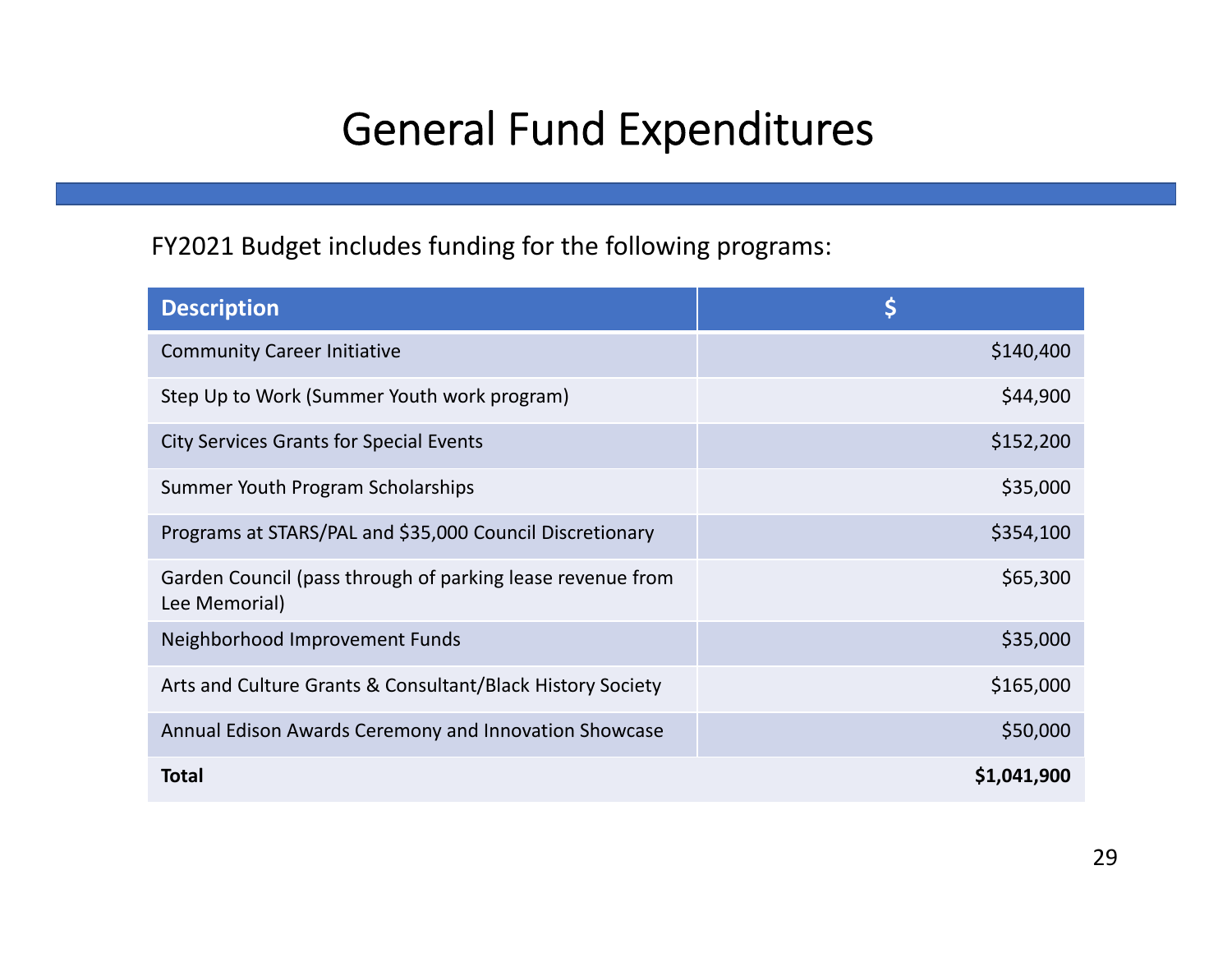### 2021 Special Events – City Services Grant Program

- Special Events Advisory Board utilized a matrix to allocate FY21 funding based on:
	- Funding Reliance 40 points
	- Event Attendance 15 points
	- # of Years Event Held 15 points
	- # of Years Event Received Funding 15 points
	- Educational Opportunities 5 points
	- Recreational Opportunities 5 points
	- Cultural Opportunities 5 points
	- A \$25,000 cap is placed on the eligible grant award amount per event
	- Events Disqualified due to lack of documentation/No 501C3
		- Suga Fest Concert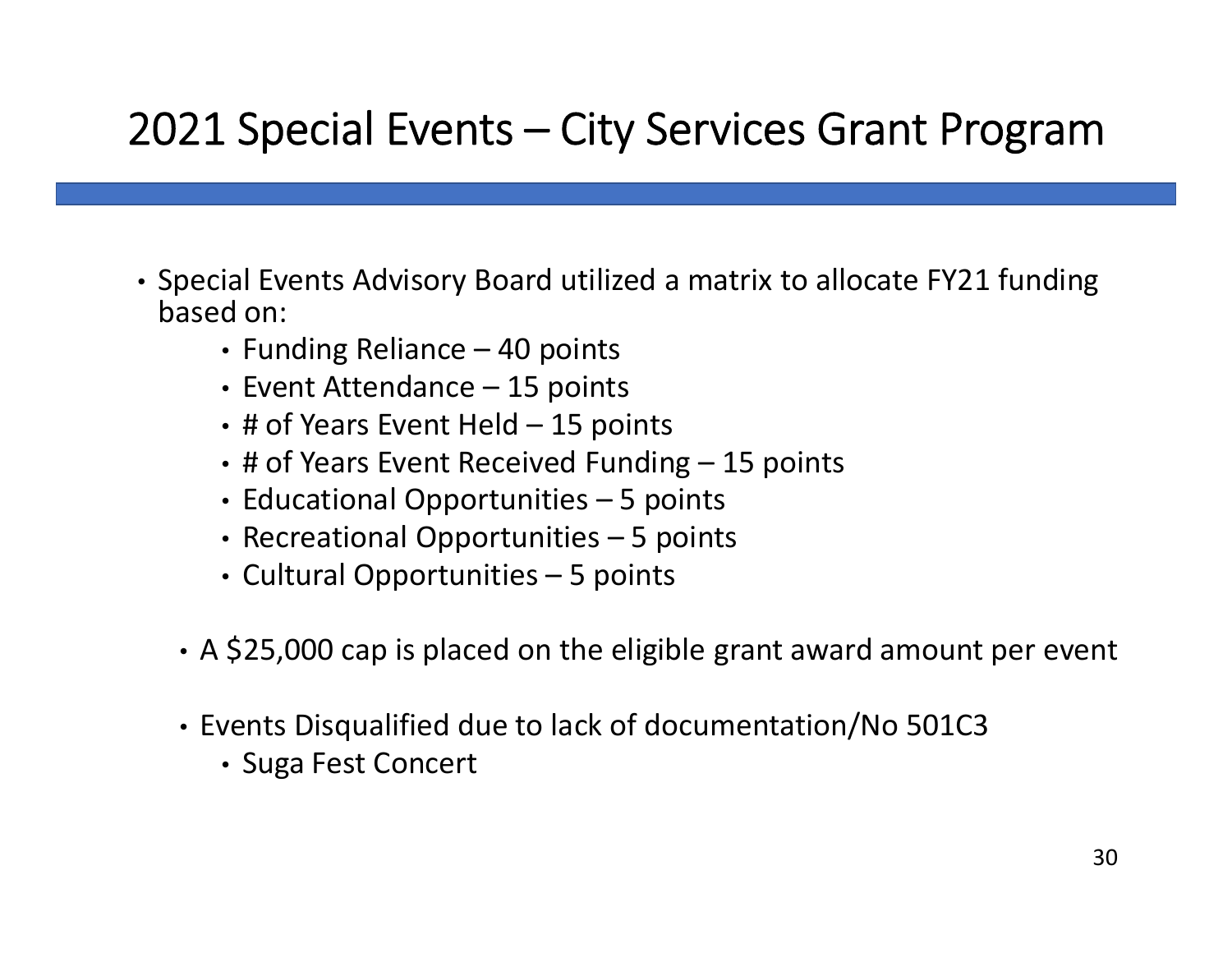#### Special Events Advisory Board Recommendation

|                        |                       | <b>FY2021 Eligible</b> | <b>FY2021</b><br><b>Recommended</b> |                          |
|------------------------|-----------------------|------------------------|-------------------------------------|--------------------------|
| <b>Event</b>           | <b>FY2020 Funding</b> | <b>Request</b>         | <b>Funding</b>                      | <b>Funding \$ Change</b> |
| Art Fest               | \$15,900              | \$26,199               | \$18,600                            | \$2,700                  |
| <b>Edison Festival</b> | \$6,800               | \$10,172               | \$5,100                             | (\$1,700)                |
| <b>Holiday House</b>   | \$7,500               | \$8,990                | \$6,300                             | (1,200)                  |
| <b>MLK Celebration</b> | \$3,000               | \$7,136                | \$3,600                             | \$600                    |
| <b>Easter Parade</b>   | \$3,300               | \$5,768                | \$2,900                             | (\$400)                  |
| <b>Music Walk</b>      | \$7,400               | \$26,428               | \$13,400                            | \$6,000                  |
| <b>Art Walk</b>        | \$7,500               | \$26,196               | \$13,300                            | \$5,800                  |
| Car Cruise-In          | \$1,700               | \$10,655               | \$3,300                             | \$1,600                  |
| Taste of Lee           | \$8,100               | \$17,637               | \$8,900                             | \$800                    |
| <b>Fat Tuesday</b>     | \$5,900               | \$9,271                | \$4,700                             | (\$1,200)                |
| <b>Taco Fest</b>       | \$7,900               | \$10,032               | \$5,100                             | (\$2,800)                |
| <b>Bacon Jam</b>       | \$7,200               | \$8,022                | \$4,000                             | (\$3,200)                |
| <b>Garlic Fest</b>     | \$6,800               | \$7,166                | \$5,000                             | (1,800)                  |
| Contingency            | \$3,700               | N/A                    | \$7,000                             | \$3,300                  |
| Subtotal               | \$92,700              | \$173,672              | \$101,200                           | \$8,500                  |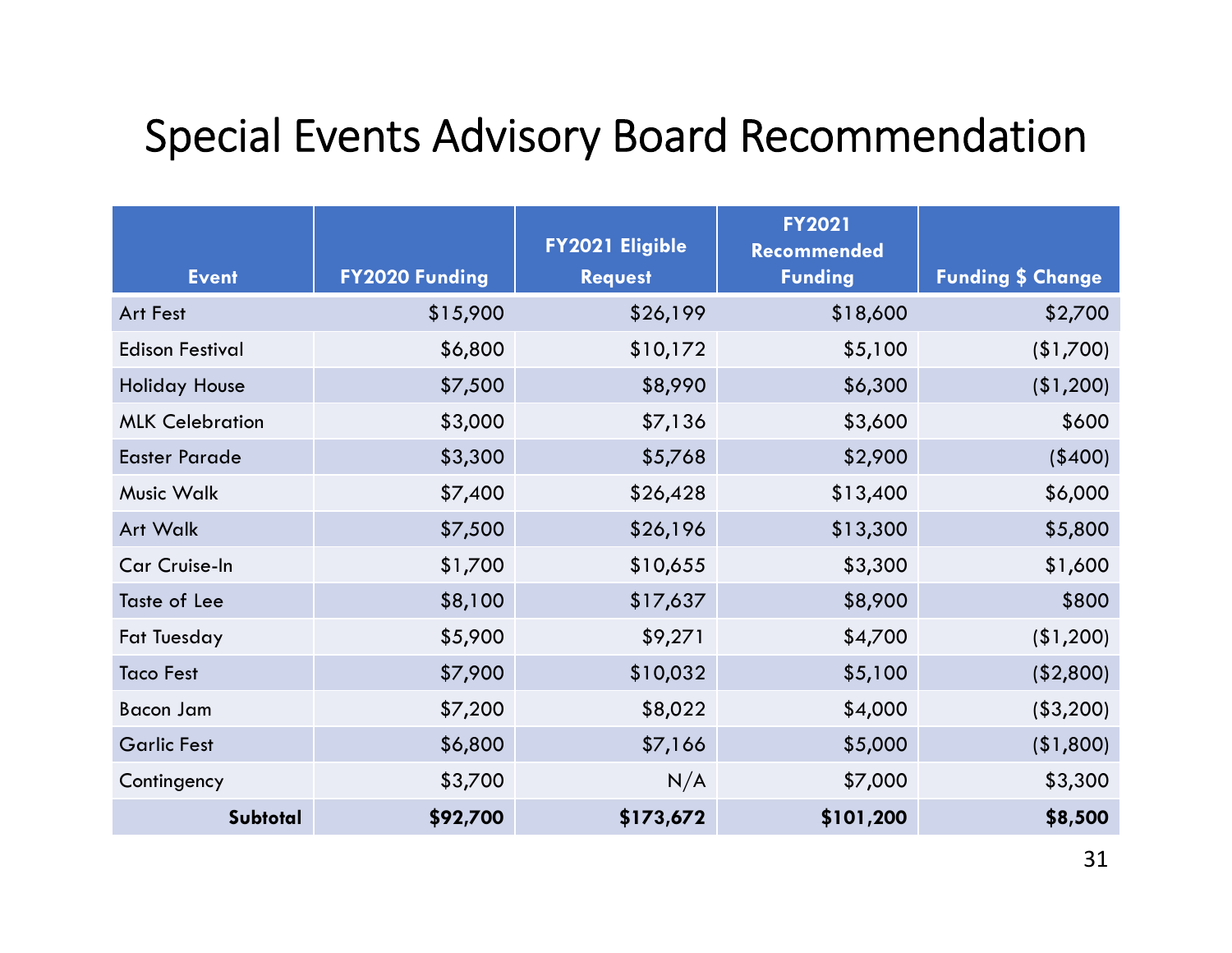#### Special Events Advisory Board Recommendation

|                                                                                         |                | <b>FY2021</b>           | <b>FY2021</b><br><b>Recommended</b> | <b>Funding</b> |
|-----------------------------------------------------------------------------------------|----------------|-------------------------|-------------------------------------|----------------|
| Event\$                                                                                 | FY2020 Funding | <b>Eligible Request</b> | <b>Funding</b>                      | \$ Change      |
| <b>Israel Fest</b>                                                                      | \$2,900        | \$2,985                 | \$2,100                             | ( \$800)       |
| Downtown Countdown                                                                      | \$8,800        | \$13,317                | \$4,100                             | (\$4,700)      |
| <b>Freedom Fest</b>                                                                     | \$4,500        | \$10,623                | \$5,400                             | \$900          |
| <b>Viva Fort Myers</b>                                                                  | \$9,200        | \$11,680                | \$8,200                             | (1,000)        |
| <b>FMFD Celebrates 120</b><br>Years                                                     | \$0            | \$8,155                 | \$7,400                             | \$7,400        |
| <b>Friday Night Farmers</b><br><b>Market</b>                                            | \$0            | \$8,960                 | \$6,300                             | \$6,300        |
| <b>Halloween Weekend</b>                                                                | \$0            | \$8,895                 | \$6,300                             | \$6,300        |
| St. Patrick's Day Block<br>Party                                                        | \$0            | \$11,383                | \$8,000                             | \$8,000        |
| <b>Namiwalks SWFL</b>                                                                   | \$0            | \$3,802                 | \$1,900                             | \$1,900        |
| Veteran's Day Parade                                                                    | \$0            | \$4,294                 | \$1,300                             | \$1,300        |
| <b>FY20 Events Funded</b><br>but did not submit<br>grant applications in<br><b>FY21</b> | \$34,100       | \$0                     | \$0                                 | (\$34,100)     |
| Subtotal                                                                                | \$59,500       | \$84,094                | \$51,000                            | (\$8,500)      |
| <b>TOTAL</b>                                                                            | \$152,200      | \$257,766               | \$152,200                           | \$0            |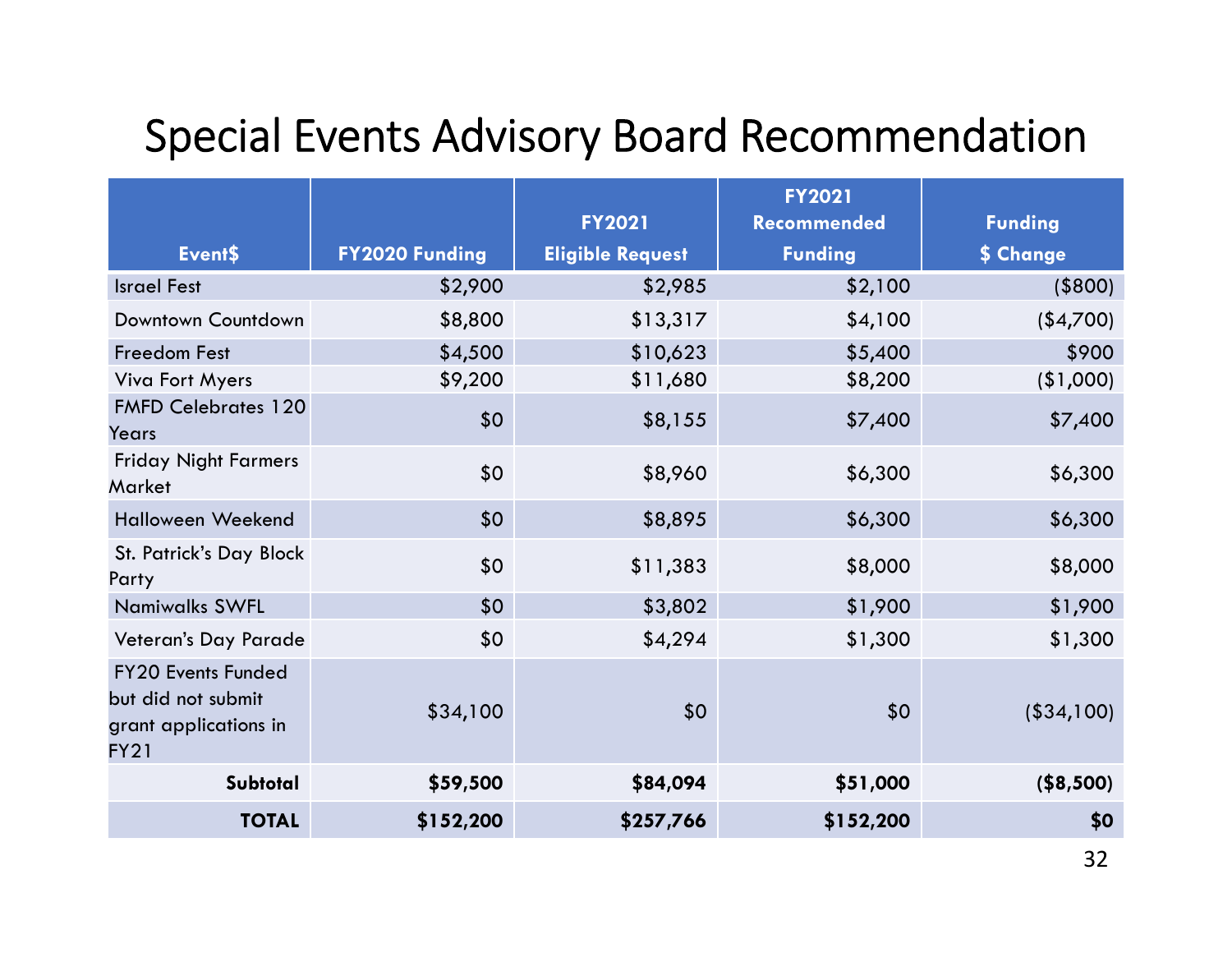#### Expenditure Components (in millions)

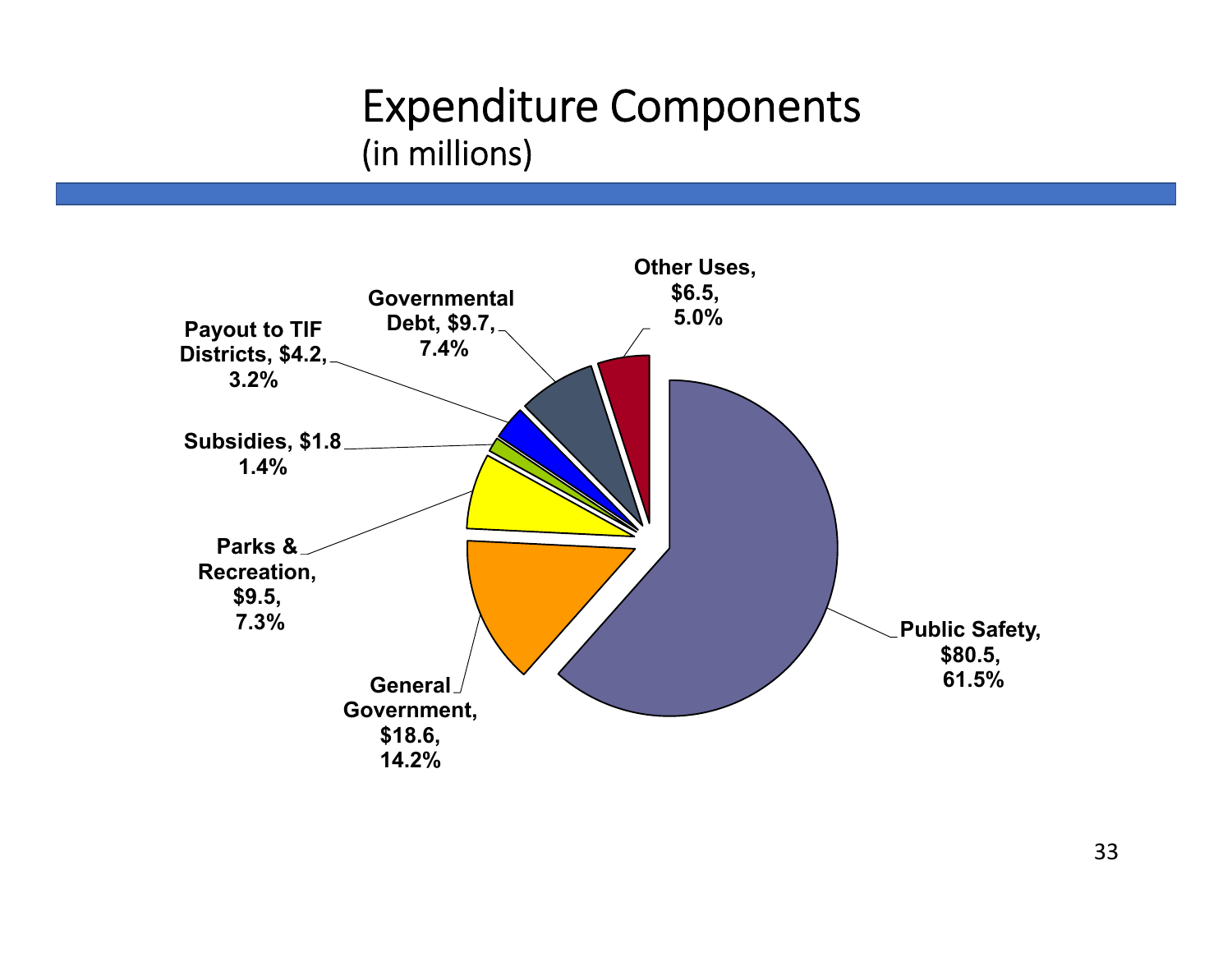### 2021 General Fund Summary

|                                   | 2020          | 2021          | \$ Change     | % Change   |
|-----------------------------------|---------------|---------------|---------------|------------|
| Taxes, Licenses & Permits         | \$85,926,300  | \$89,973,000  | \$4,046,700   | 4.7%       |
| Intergov't/Charges for Service    | \$19,958,700  | \$19,862,200  | (\$96,500)    | $(0.5\%)$  |
| General Admin Charge              | \$6,491,500   | \$6,383,000   | (\$108,500)   | $(1.7\%)$  |
| Miscellaneous/Fines               | \$2,967,200   | \$3,228,600   | \$261,400     | 8.8%       |
| <b>Transfers from Other Funds</b> | \$4,041,000   | \$2,424,900   | (\$1,616,100) | $(40.0\%)$ |
| <b>General Fund Reserves</b>      | \$10,407,700  | \$8,887,200   | (\$1,520,500) | $(14.6\%)$ |
| <b>Total Revenues</b>             | \$129,792,400 | \$130,758,900 | \$966,500     | $.7\%$     |
| <b>Personal Services</b>          | \$83,704,300  | \$84,049,800  | \$345,500     | .4%        |
| Operating                         | \$30,322,000  | \$30,504,100  | 182,100       | .6%        |
| <b>Debt Transfers</b>             | \$10,136,400  | \$9,719,200   | (\$417,200)   | $(4.1\%)$  |
| <b>TIF Transfers</b>              | \$3,777,500   | \$4,204,400   | \$426,900     | 11.3%      |
| Venue Subsidies/Other Transfers   | \$1,372,400   | \$1,819,200   | \$446,800     | 32.6%      |
| <b>Capital Transfers</b>          | \$479,800     | \$462,200     | \$17,600      | $(3.7\%)$  |
| <b>Total Expenditures</b>         | \$129,792,400 | \$130,758,900 | \$966,500     | $.7\%$     |
| Shortfall                         | \$0           | \$0           | \$0           |            |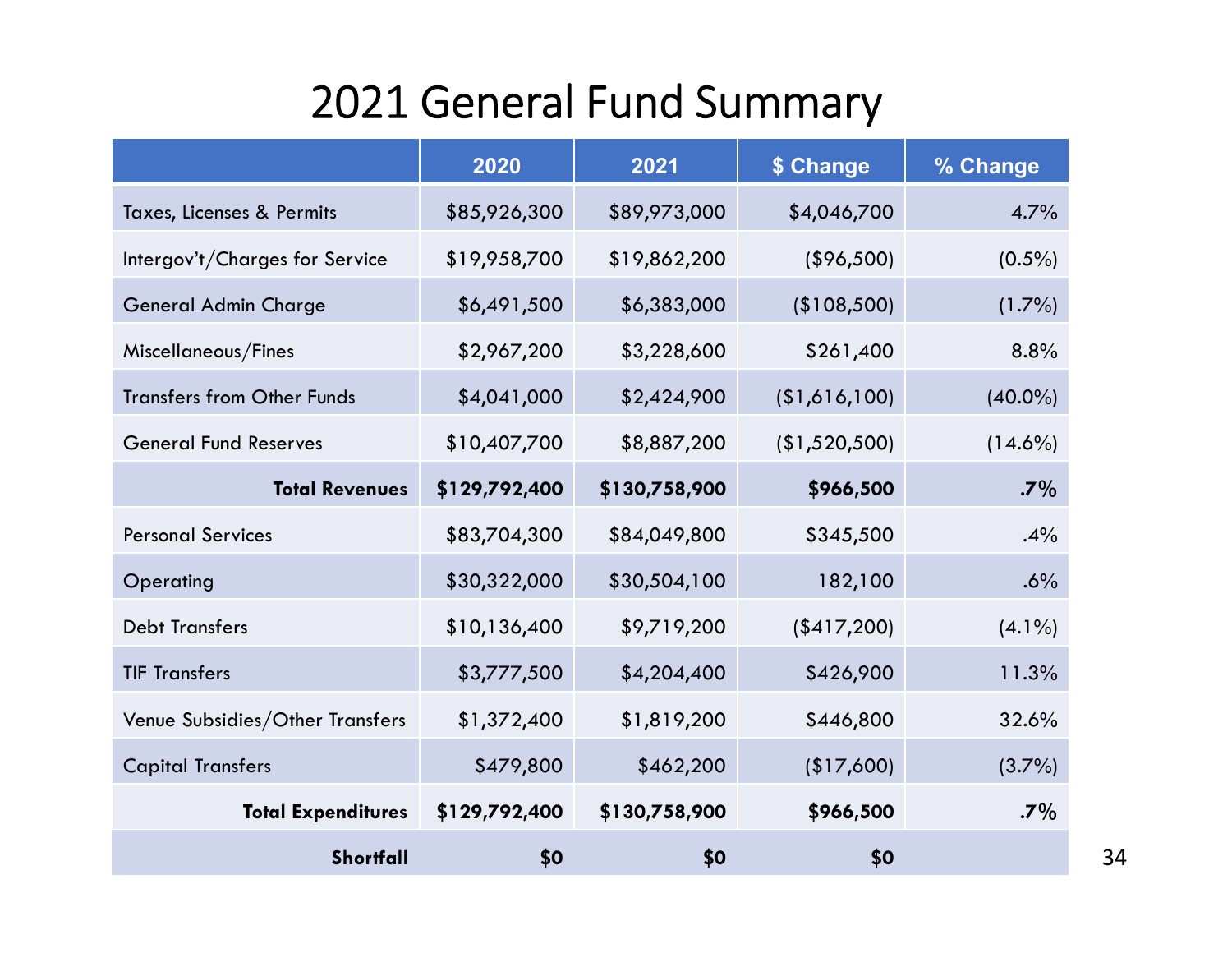#### Projected General Fund Reserves

|                                                 | <b>Balance</b> |
|-------------------------------------------------|----------------|
| Estimated Reserves, $9/30/2020$ *               | \$30,005,004   |
| Use of Reserves in 2021 Budget                  | (\$8,887,200)  |
| 2021 Estimated Unassigned Reserves              | \$21,117,804   |
|                                                 |                |
| 2021 General Fund Budget                        | \$130,758,900  |
| Unassigned reserves as a % of total 2021 Budget | $16.15\%$      |

\* Returns the General Fund \$ that covered Hurricane Irma

Target reserves is  $17\% = $22,229,000$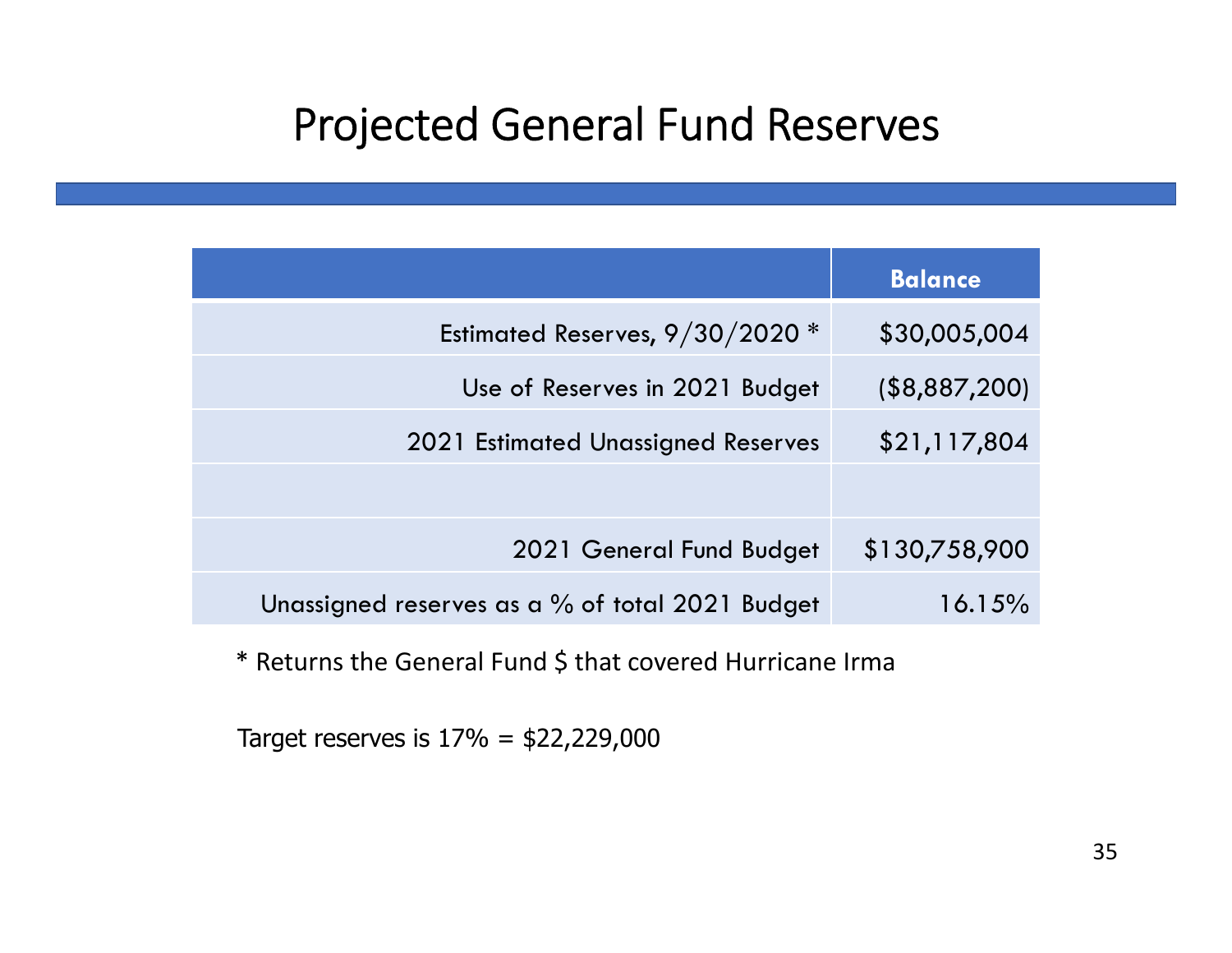#### City Historical Trends General Fund Reserves

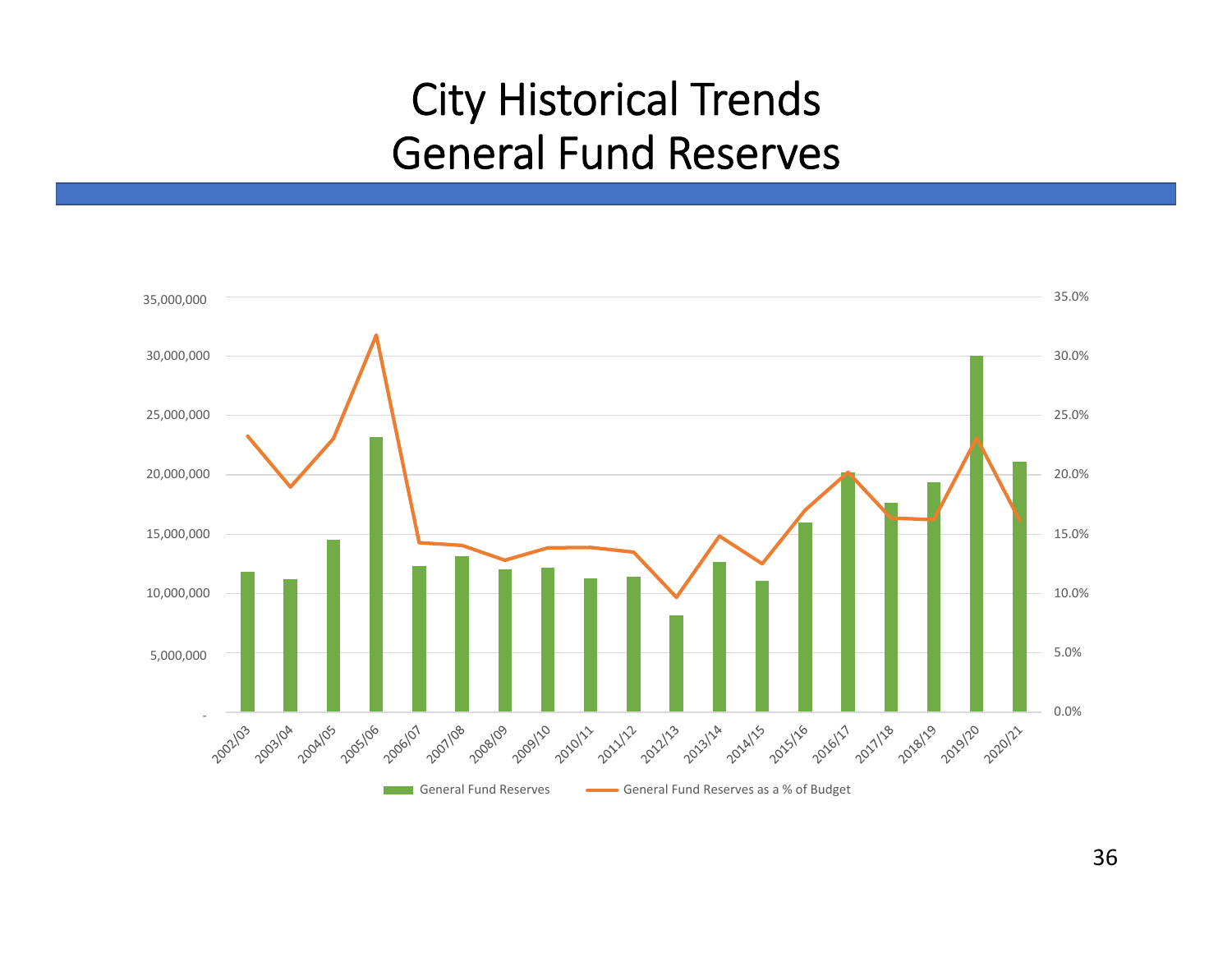- Street Maintenance Fund:
	- Total Budget is \$4,109,200
	- Revenue budget is reduced from \$3.7 million in FY2020 to \$3.0 million in FY2021 due to :
		- The City's portion of the Lee County 6 cent fuel tax was reduced from 14% to 10.67% effective January 2020
		- Revenue collections also are reduced as a result of COVID‐19
	- There is a \$713,300 General Fund subsidy
	- Reserves in the amount of \$400,000 were used to balance the fun d
	- Ending reserves are \$194,240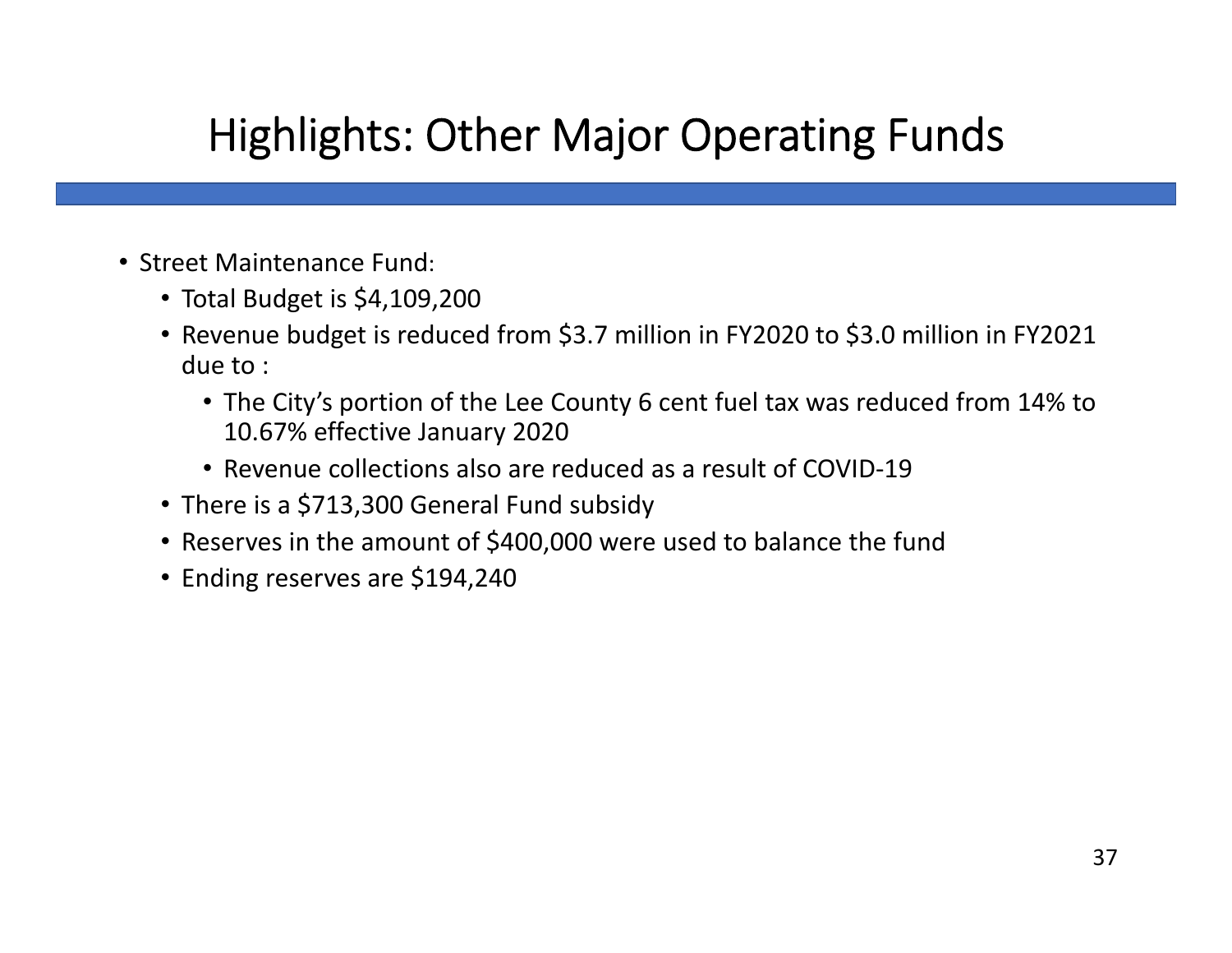- Utility Fund:
	- Total budget is \$78,641,000
	- No rate increases included in the budget for water and sewer services
	- Operations fund \$15.2 million towards utility capital improvement projects
	- Thanks to refinancing efforts, savings in debt service is \$4.9 million Budget of \$25.4 million in FY2020 goes to \$20.5 million in FY2021
	- Reserves are \$21.2 million, or 6.5 months of operating and maintenance industry standard is 3 months
- Stormwater Fund:
	- Stormwater fee revenue is projected to total \$6.2 million
		- Average annual assessment (residential based on 2,000 square foot home) remains the same at \$92.16
	- Transfers \$2.7 million to Capital budget
	- Reserve balance of \$726,557 represents 2.0 months of operations and maintenance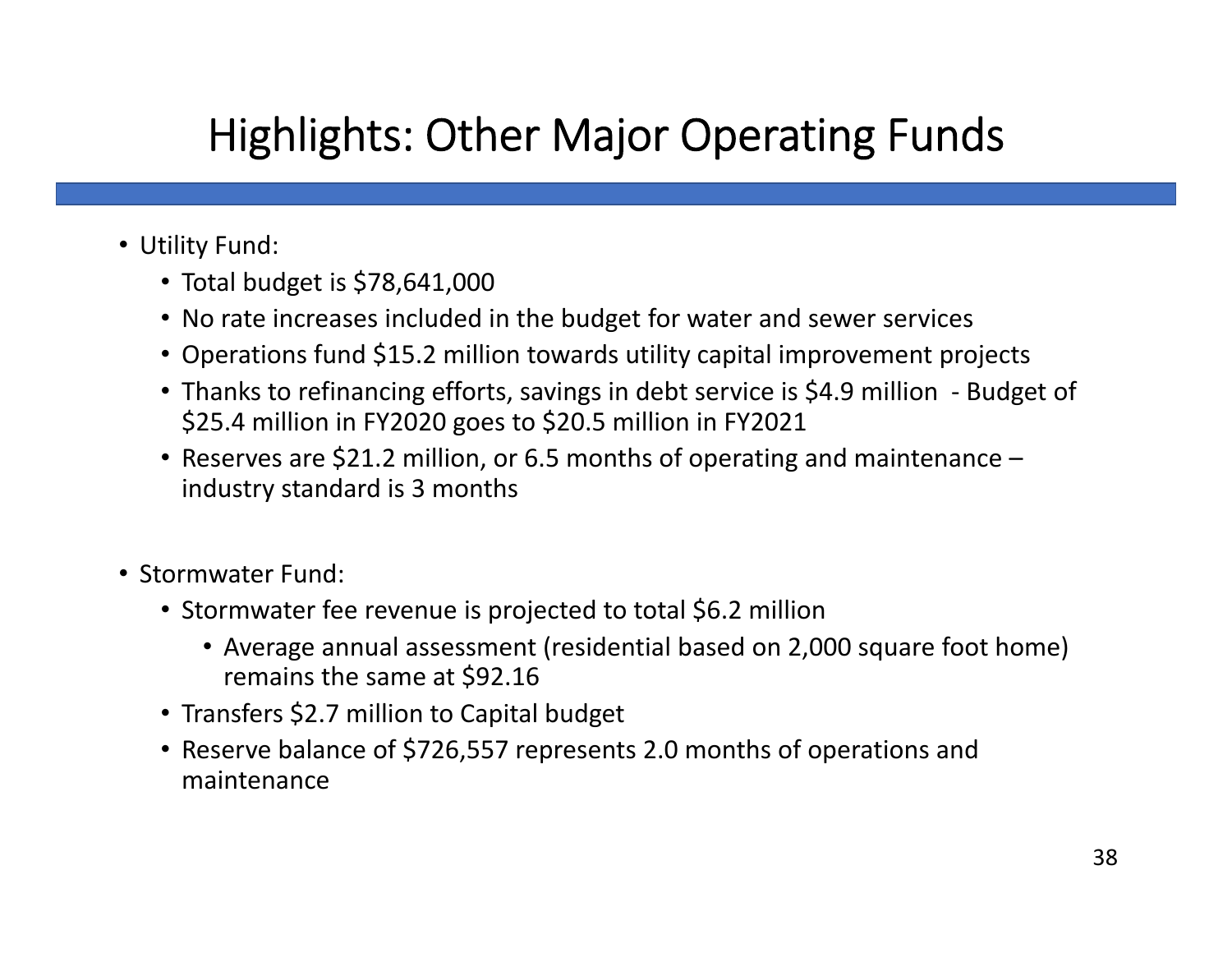- Parking Fund:
	- Total Budget is \$2,122,600
	- Revenue projected at \$1,375,000; an increase of 6.2% due to the addition of the Hotel Parking Garage
	- Transfers \$396,800 to General Fund represents the FY2021 debt service payments on the two existing garages – construction and repair projects
	- Transfers \$500,000 to the CIP to fund cameras in the Main Street and City of Palms Garages
	- No General Fund subsidy is required
	- Reserves are estimated at \$609,902
- Skatium Fund :
	- Total Budget is \$1,451,300
	- Skatium revenue is projected to total \$1,106,700; a decrease of 5.4%
	- No rate or fee increases are incorporated into the budget
	- A \$344,600 transfer from the General Fund is necessary to balance the fund, an increase of \$71,800 over the prior year
	- Reserve balance of \$31,752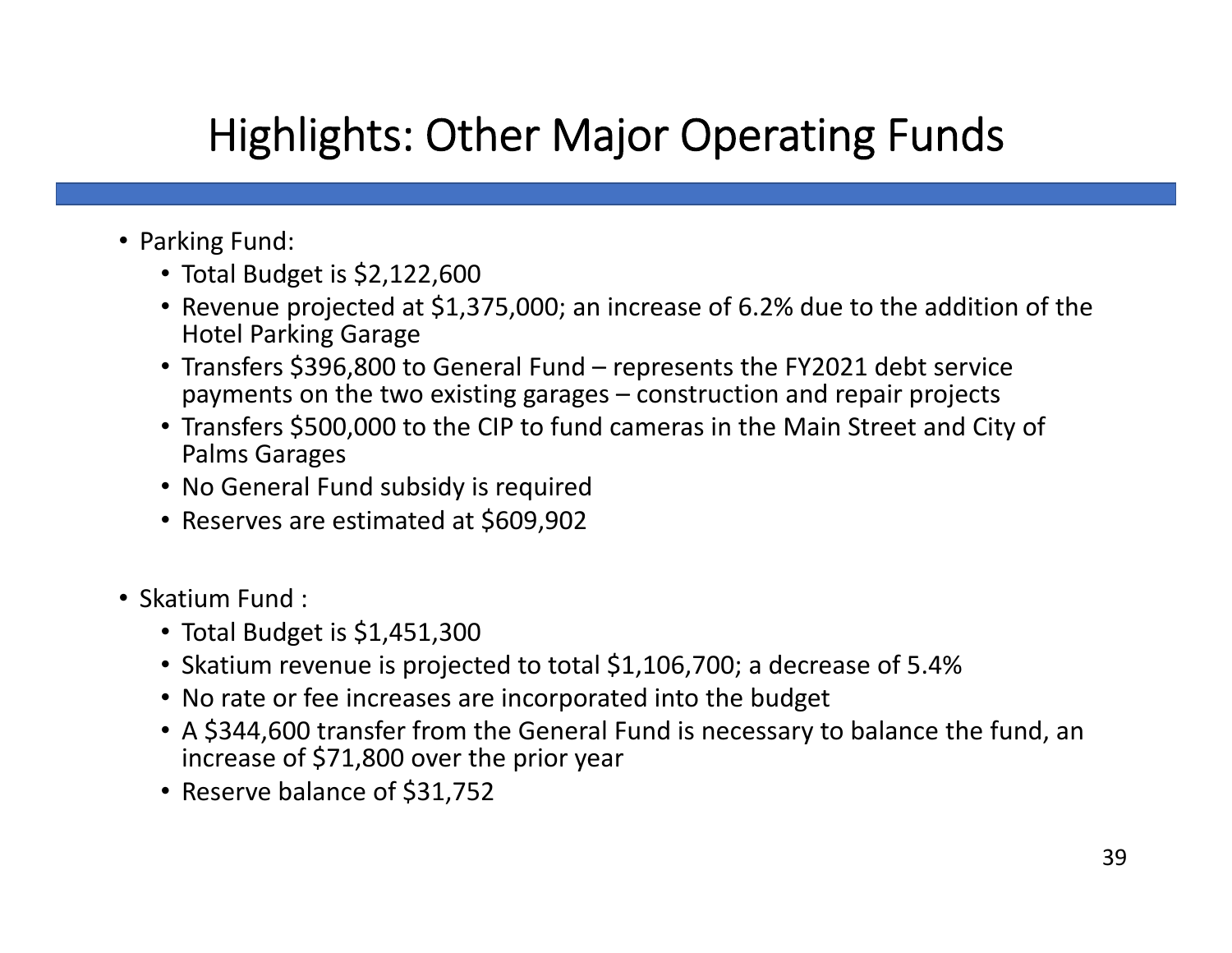- Yacht Basin Fund:
	- Total Budget is \$3,075,200
	- Yacht Basin revenue is projected to total \$2,852,500; an increase of 1.9%
	- No rate or fee increases are incorporated into the budget
	- Yacht Basin reserves of \$222,700 were used to balance the fund
	- No General Fund subsidy is required
	- Reserve balance of \$179,511 represents less than 1 month of operating expenses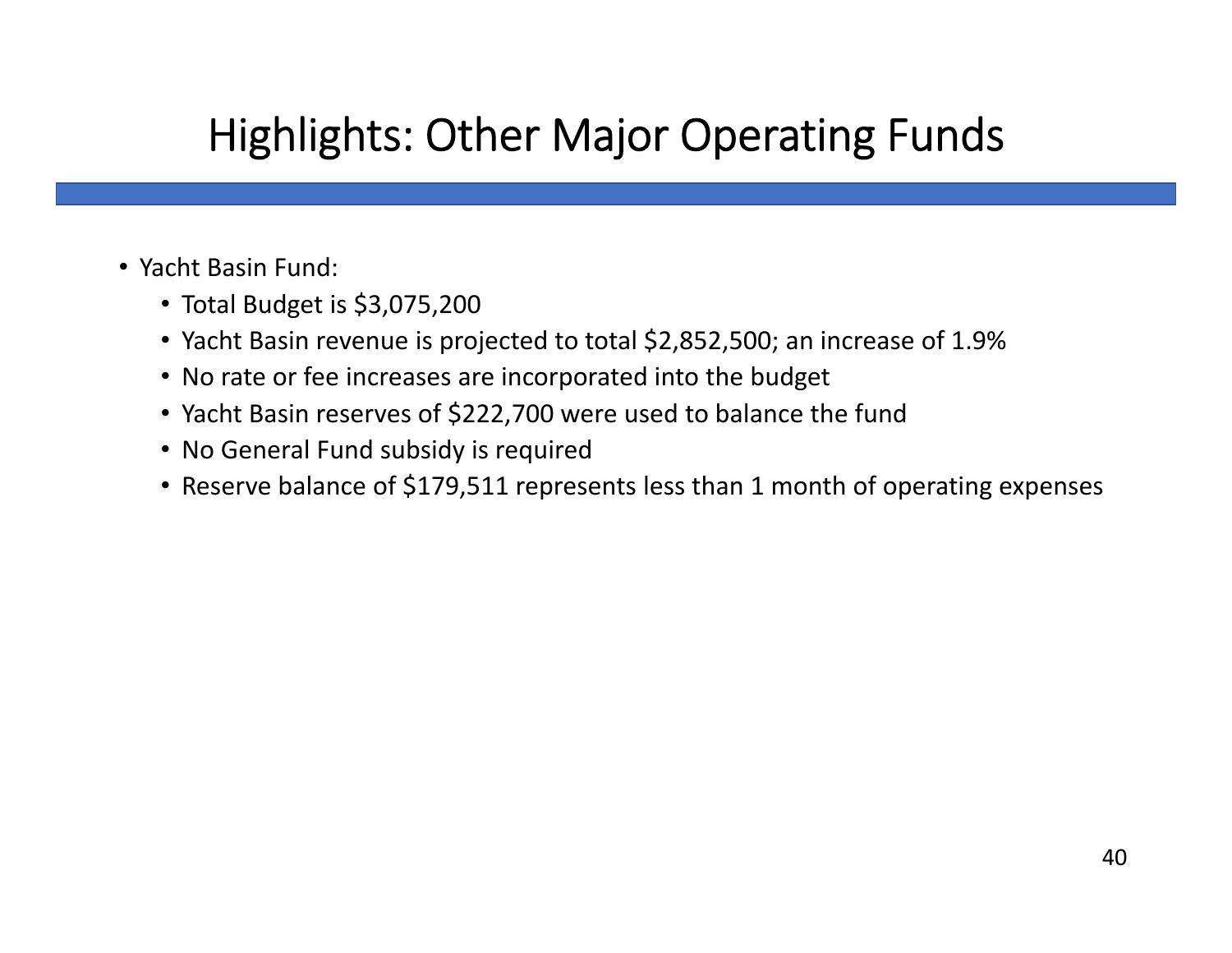- Golf Course Funds:
	- Fort Myers Golf Course
		- Total budget of \$2.08 million
		- Debt repayments for course renovations and equipment lease payments total \$399,000
		- Improved revenues drives a decrease of \$43,700 in the General Fund subsidy from \$210,300 to \$166,600
		- Transfers \$150,000 to the CIP for Bridge Repairs
		- Reserves are \$59,568
	- Eastwood Golf Course
		- Total budget of \$2.15 million
		- Debt repayments and equipment leases total \$302,000
		- Concessions service planned to be outsourced in FY2021
		- The General Fund subsidy increases \$8,700, from \$242,900 to \$251,600.
		- Reserves are \$6,515
	- No rate increases are proposed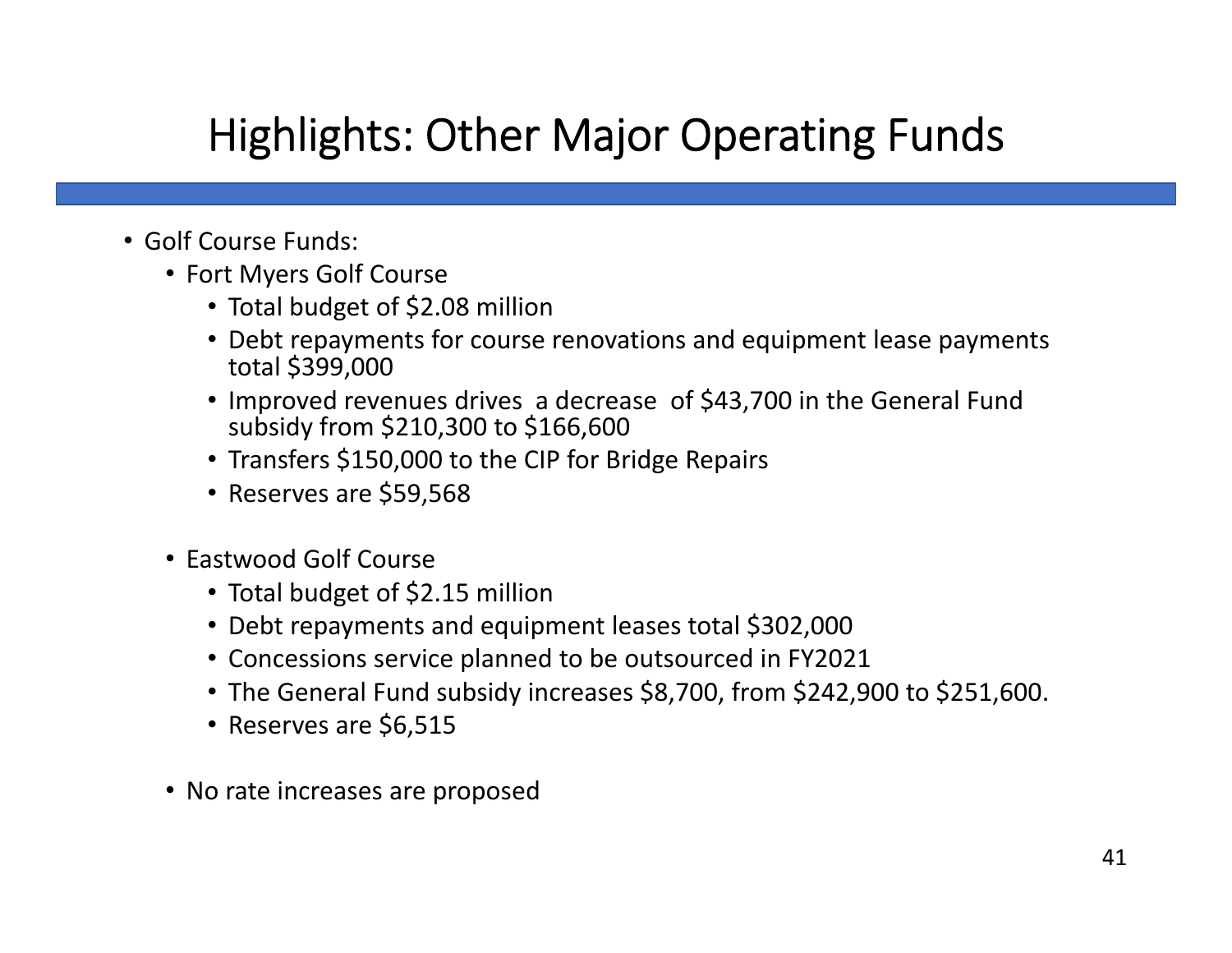- Solid Waste Fund:
	- Total budget is \$18,881,000
	- Revenue is projected to be relatively flat in Fy2021 with current year
	- Maintains residential annual assessment of \$228.96 in the budget
	- Tipping fees decrease \$178,500
	- Transfers \$2,074,000 towards capital improvement projects
	- Reserves of \$4.2 million represent 3.3 months of operating and maintenance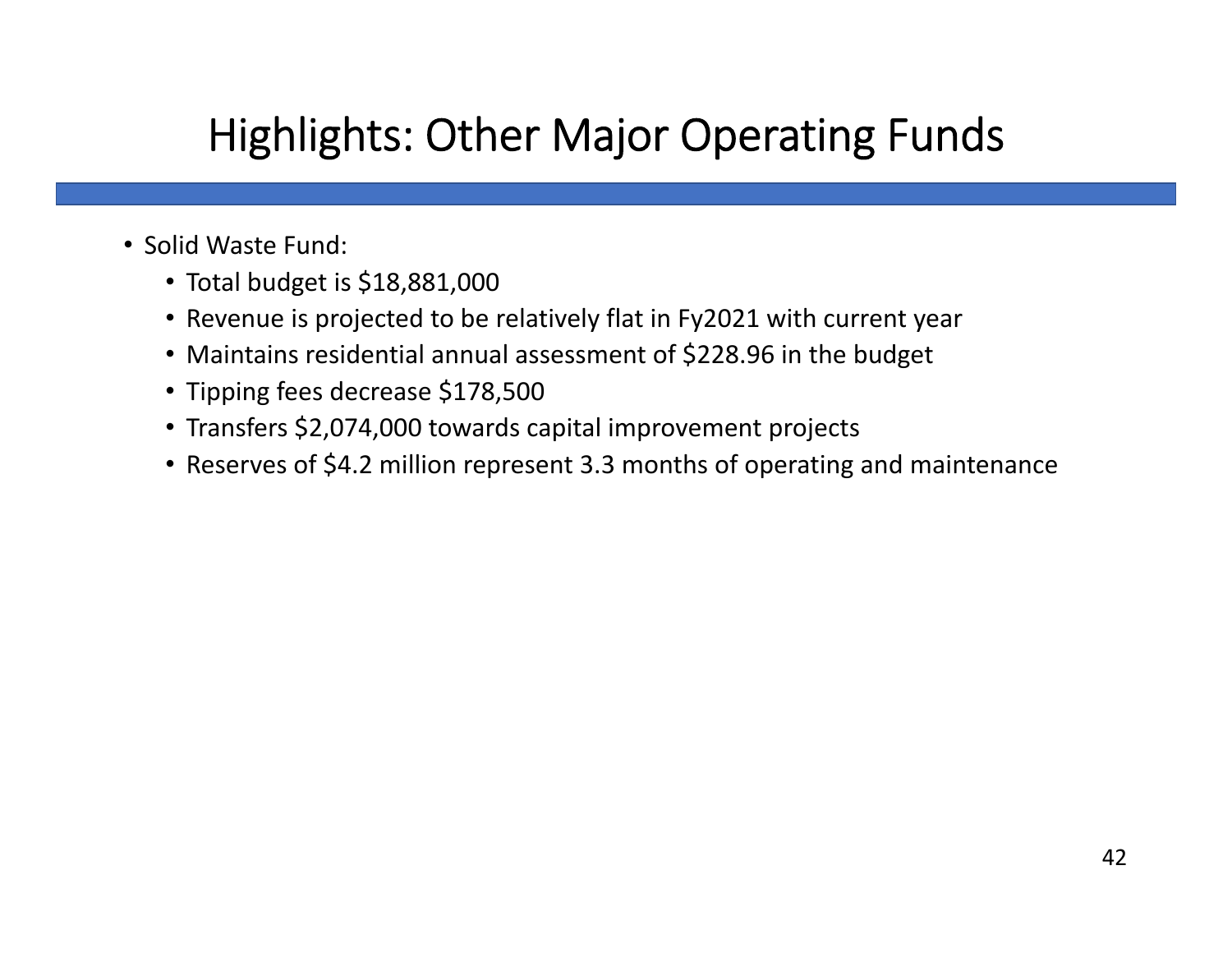- Building Permits and Inspection (BPI) Fund:
	- Total budget is \$5,003,800
	- 20% or \$196,300 of (10) Code Enforcement Officers' salaries and benefits are charged to BPI
	- Revenues from Licenses and Permits total \$2,638,300, an increase of 43.0% over the current year budget of \$1,844,500
	- Fees continue to be reduced by 75% in an effort to reduce the BPI reserves
	- Reserve balance of \$7,406,660 represents 17.8 months of operating expenses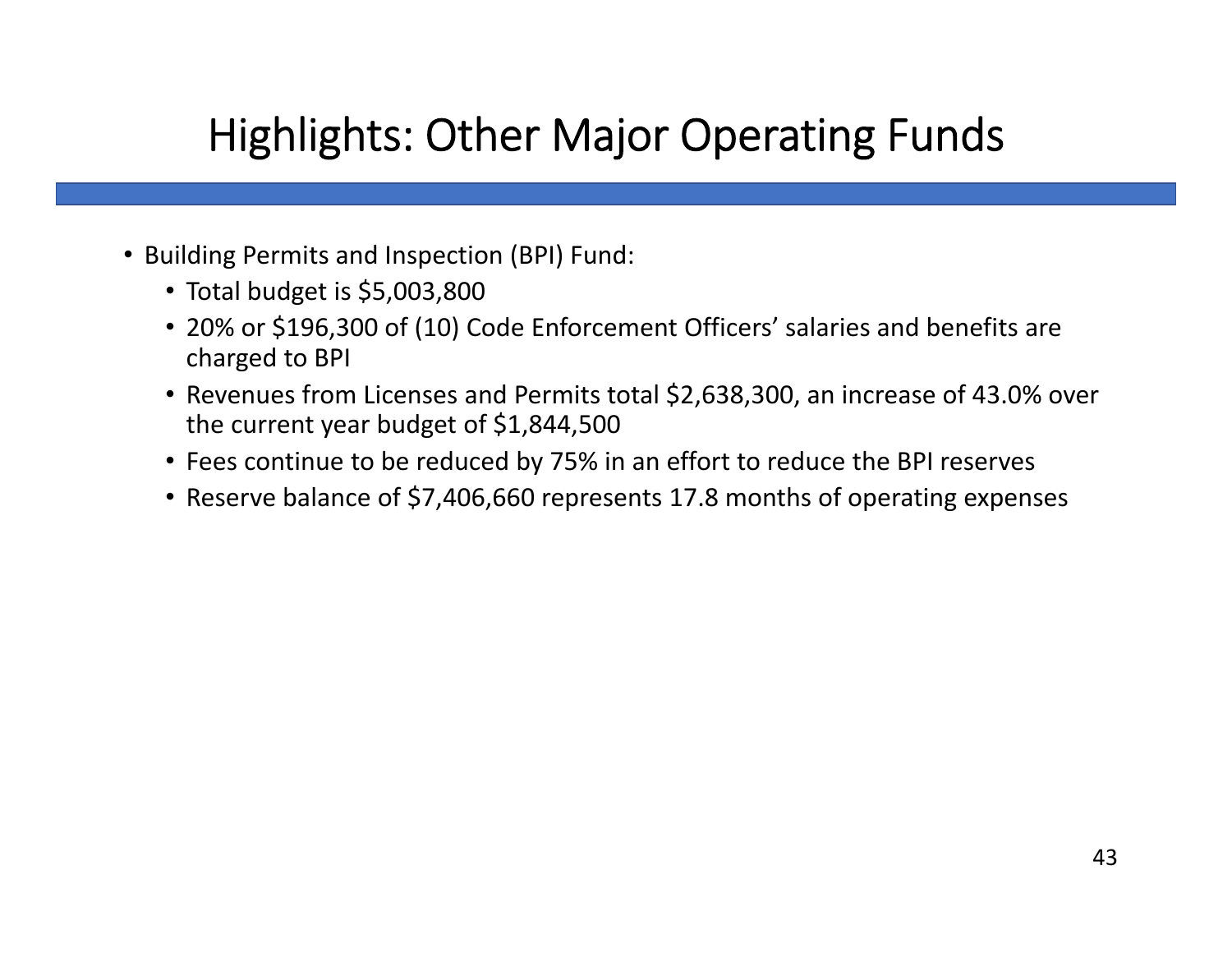### Summary of Reserve Balances

| <b>Fund</b>               | <b>Estimated Reserves</b><br>2020 | <b>Proposed Reserves</b><br>To Be Used in 2021 | <b>Estimated 2021</b> |
|---------------------------|-----------------------------------|------------------------------------------------|-----------------------|
| <b>General Fund</b>       | \$30,005,004                      | (\$8,887,200)                                  | \$21,117,804          |
| <b>Risk Management</b>    | \$10,307,790                      | 24,900                                         | \$10,332,690          |
| <b>Fleet Maintenance</b>  | \$1,082,316                       | (\$358,200)                                    | \$724,116             |
| <b>ITS</b>                | \$604,496                         | (15399,600)                                    | \$204,896             |
| <b>Street Maintenance</b> | \$594,240                         | $(*400,000)$                                   | \$194,240             |
| <b>Utility</b>            | \$26,267,946                      | ( \$5,103,000)                                 | \$21,164,946          |
| Stormwater                | \$1,490,957                       | (\$764,400)                                    | \$726,557             |
| <b>Solid Waste</b>        | \$6,008,341                       | (1,794,500)                                    | \$4,213,841           |
| <b>Yacht Basin</b>        | \$402,211                         | (\$222,700)                                    | \$179,511             |
| Fort Myers Golf<br>Course | \$209,568                         | (\$150,000)                                    | \$59,568              |
| Parking                   | \$1,357,502                       | (\$747,600)                                    | \$609,902             |
| <b>Total</b>              | \$78,330,371                      | (\$18,802,300)                                 | \$59,528,071          |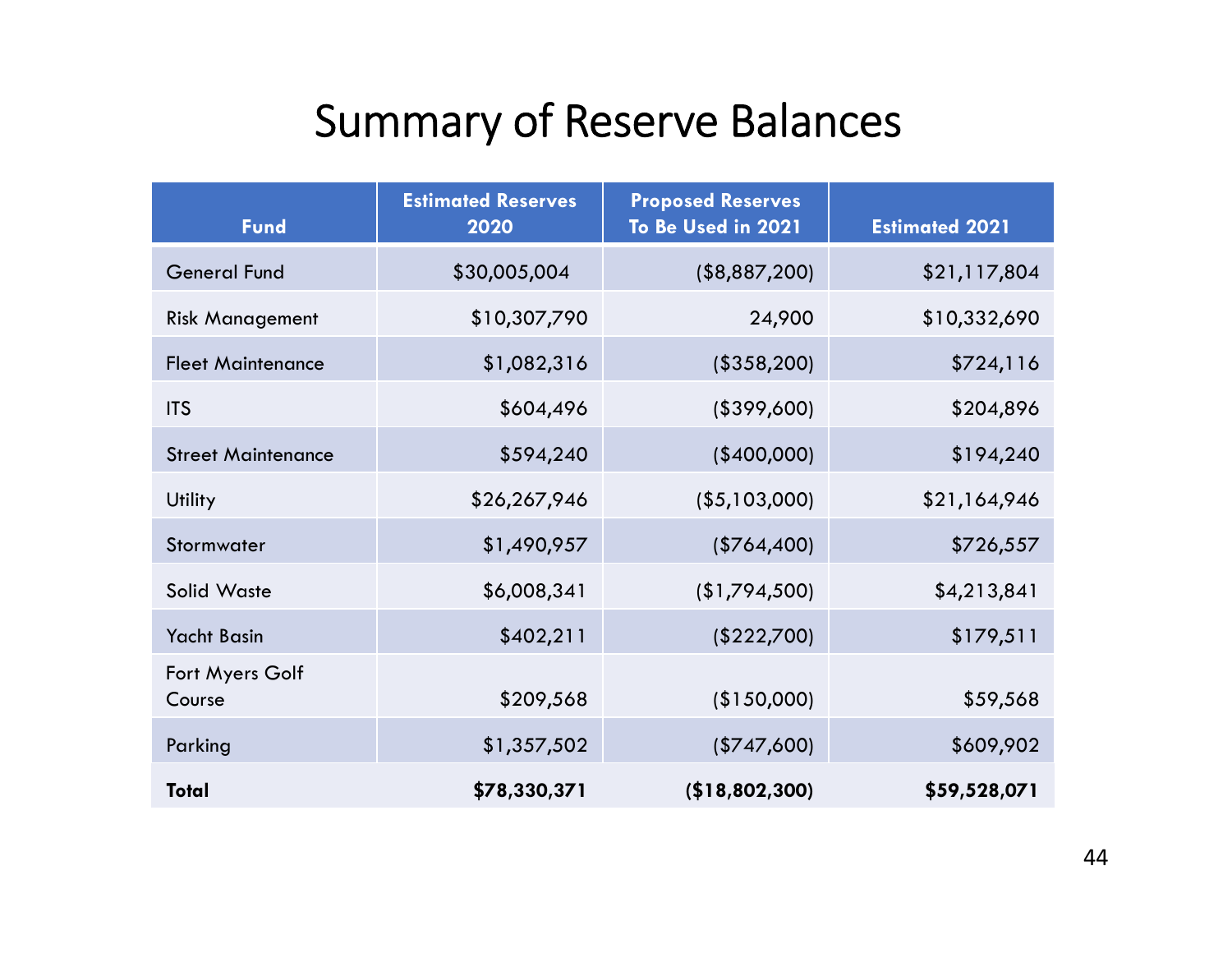#### Millage Rate

- Prior year millage rate: 8.2500
- Proposed millage rate: 7.9643
- Current year rolled‐back rate: 7.9643
- .1 mill = \$698,300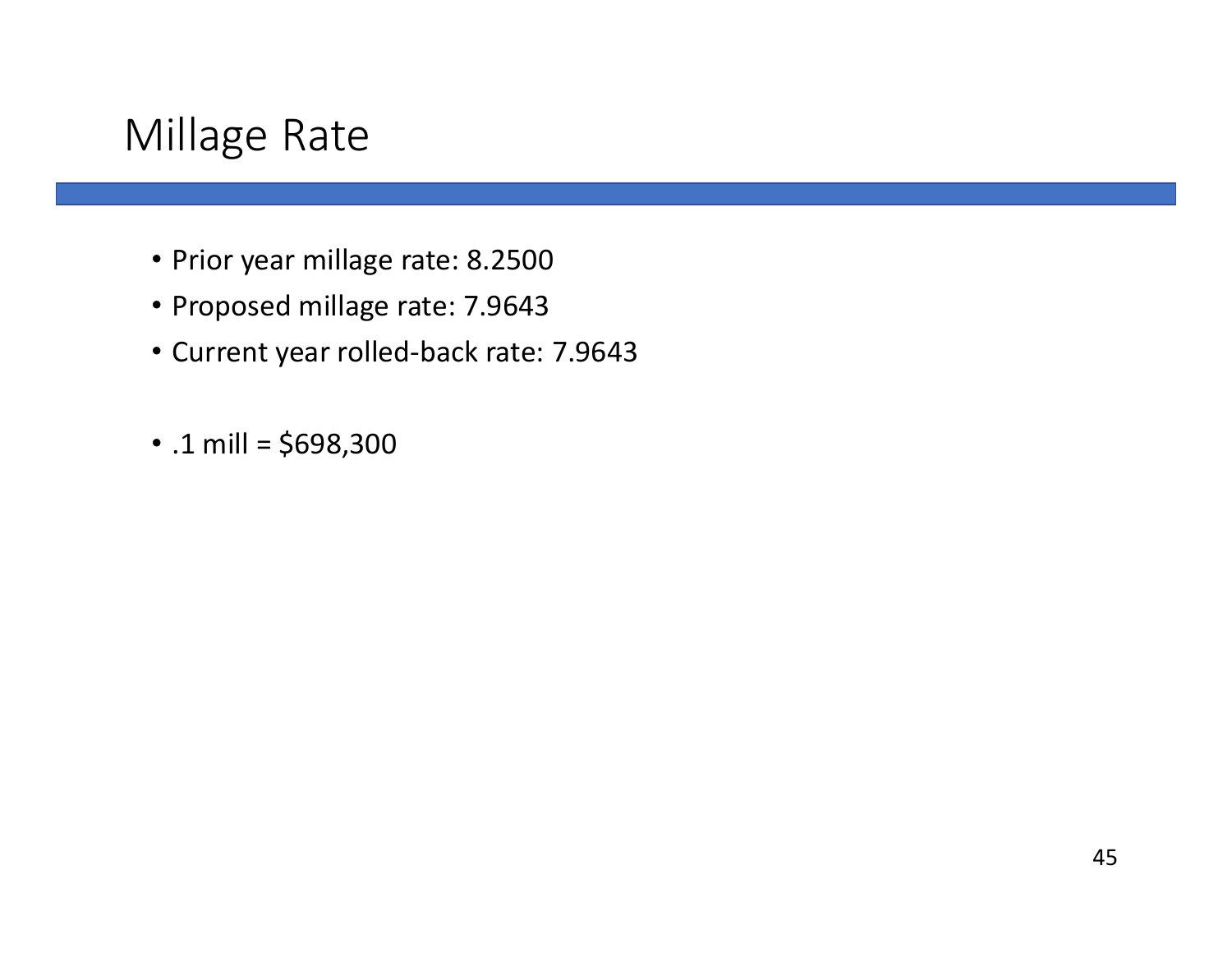### Next Steps

- Public Hearings regarding the budget are scheduled as follows:
	- Thursday, September 10, 2020 at 5:15 p.m.
	- Wednesday, September 23, 2020 at 5:15 p.m.